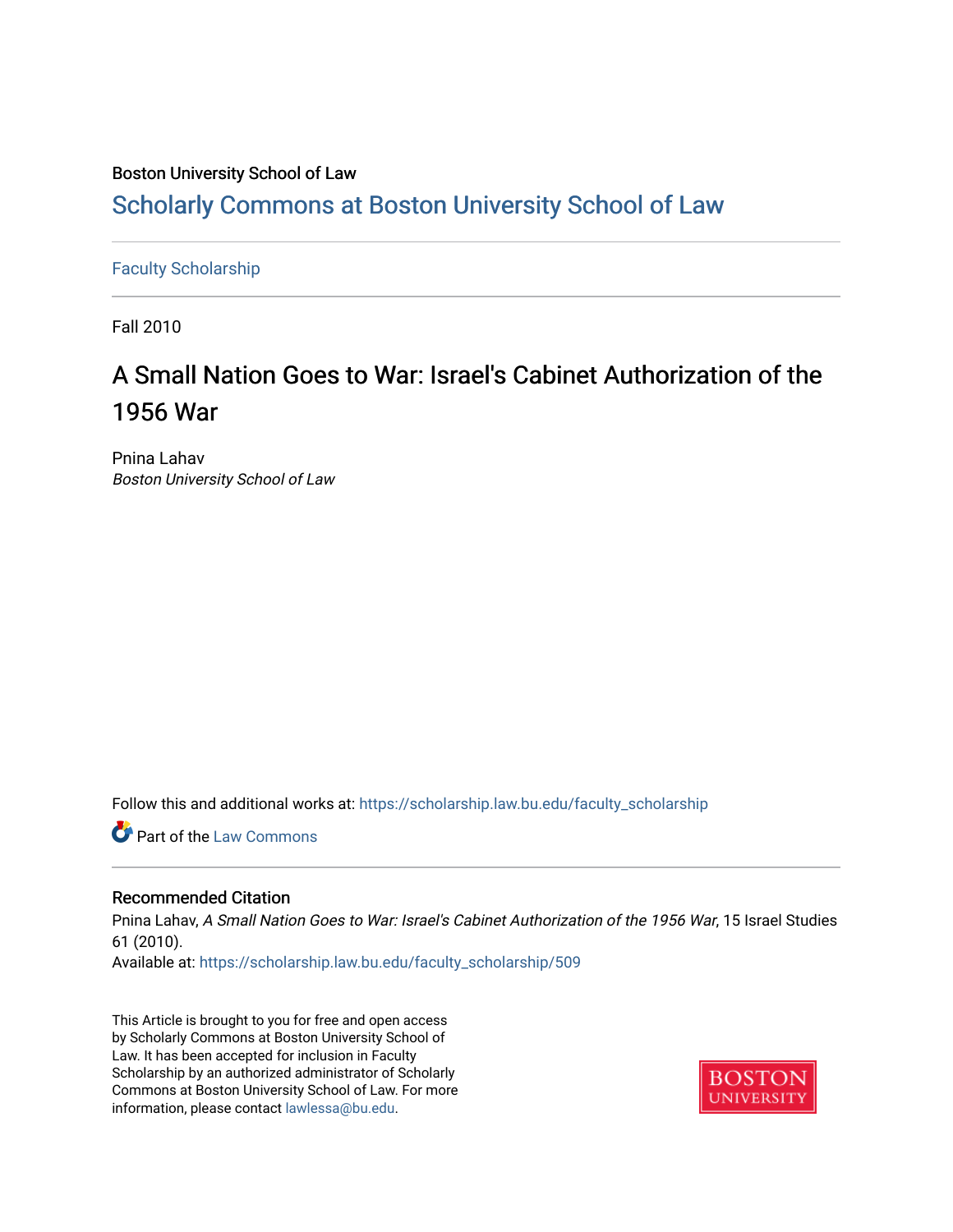

## **A SMALL NATION GOES TO WAR: ISRAEL'S CABINET AUTHORIZATION OF THE 1956 WAR**

From Israel Studies, Volume 15, Number 3, pp. 61-86 Special Issue: The Making of Israel Foreign Policy (Indiana University Press, Fall 2010)

Boston University School of Law Working Paper No. 10-37 (November 4, 2010)

Pnina Lahav

This paper can be downloaded without charge at:

http://www.bu.edu/law/faculty/scholarship/workingpapers/2010.html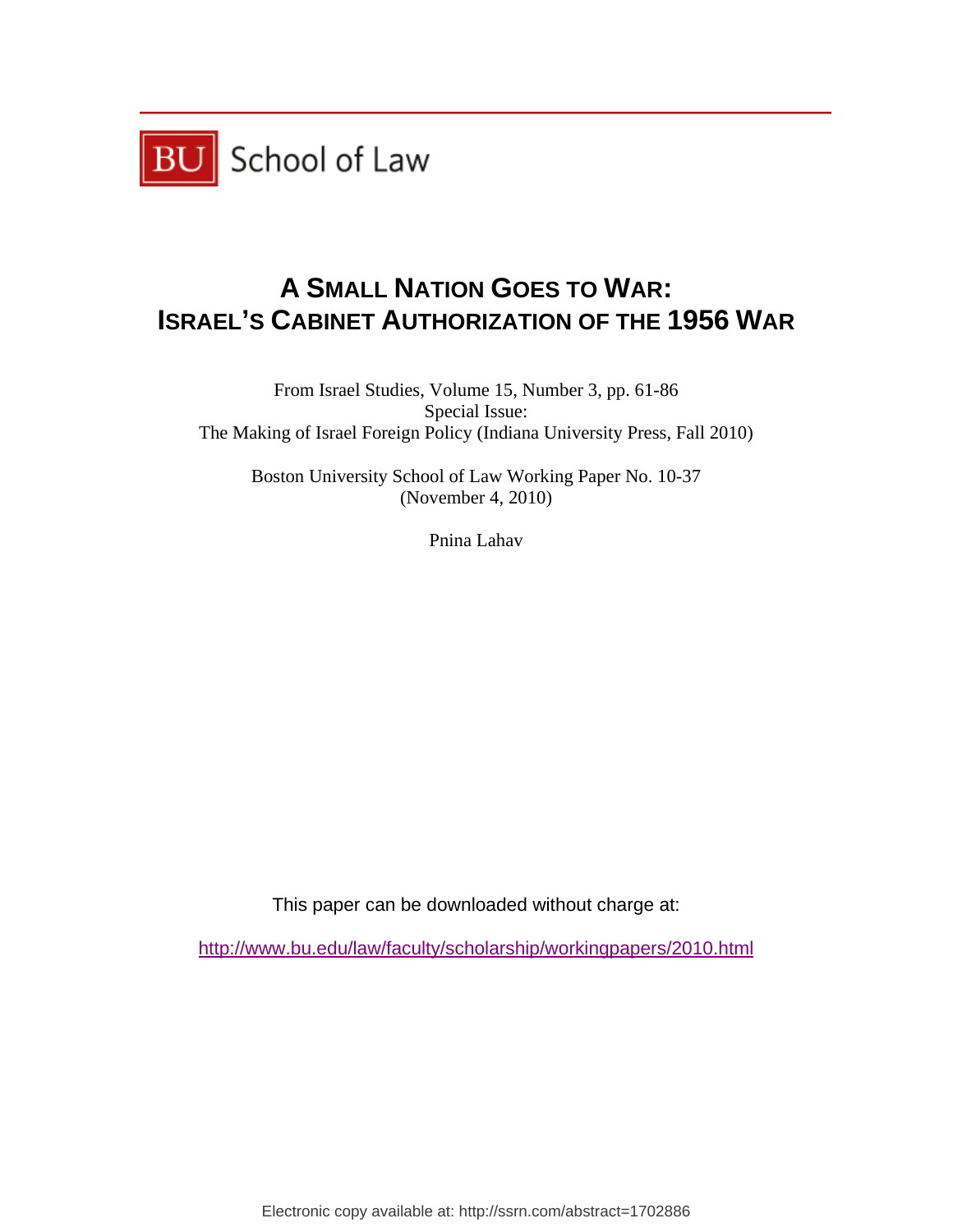# A Small Nation Goes to War: Israel's Cabinet Authorization of the 1956 War

## ABSTRACT

The Suez War had long term ramifications for Israel's status in the Middle East and for its relations with the U.S., Europe, and the USSR. This article is a first segment in the examination of the interplay between military and diplomatic means deployed by Israel in its quest to consolidate the gains of the 1948 war and secure its sovereignty. It provides a detailed analysis of the Israeli cabinet deliberations as it reached the decision to authorize war. The article examines the cabinet's opinions on the language of the motion to go to war, the list of *casus belli* offered, the secret agreement with France and Britain which precipitated the war, considerations of possible complications, the theory of war and peace, the likelihood of regime change in Egypt, and the preparedness of the home front. It raises the question of the relevance of the comparative size and strength of a nation as it ponders the option of launching a war.

### BACKGROUND

 $\boldsymbol{J}_{\text{N}}$  29 October 1956, Israel launched a war against Egypt. Two days later it became clear that Britain and France were Israel's senior partners, and that the central target of the two colonial powers was to restore their hold over the Suez Canal.<sup>1</sup> A fearsome international storm erupted and the three belligerents quickly abandoned their grand plan and withdrew their forces. While short and militarily uneventful, the Suez War is generally considered a watershed event in the history of Middle East. It signaled the end of the colonial era and the beginning of the transformation

61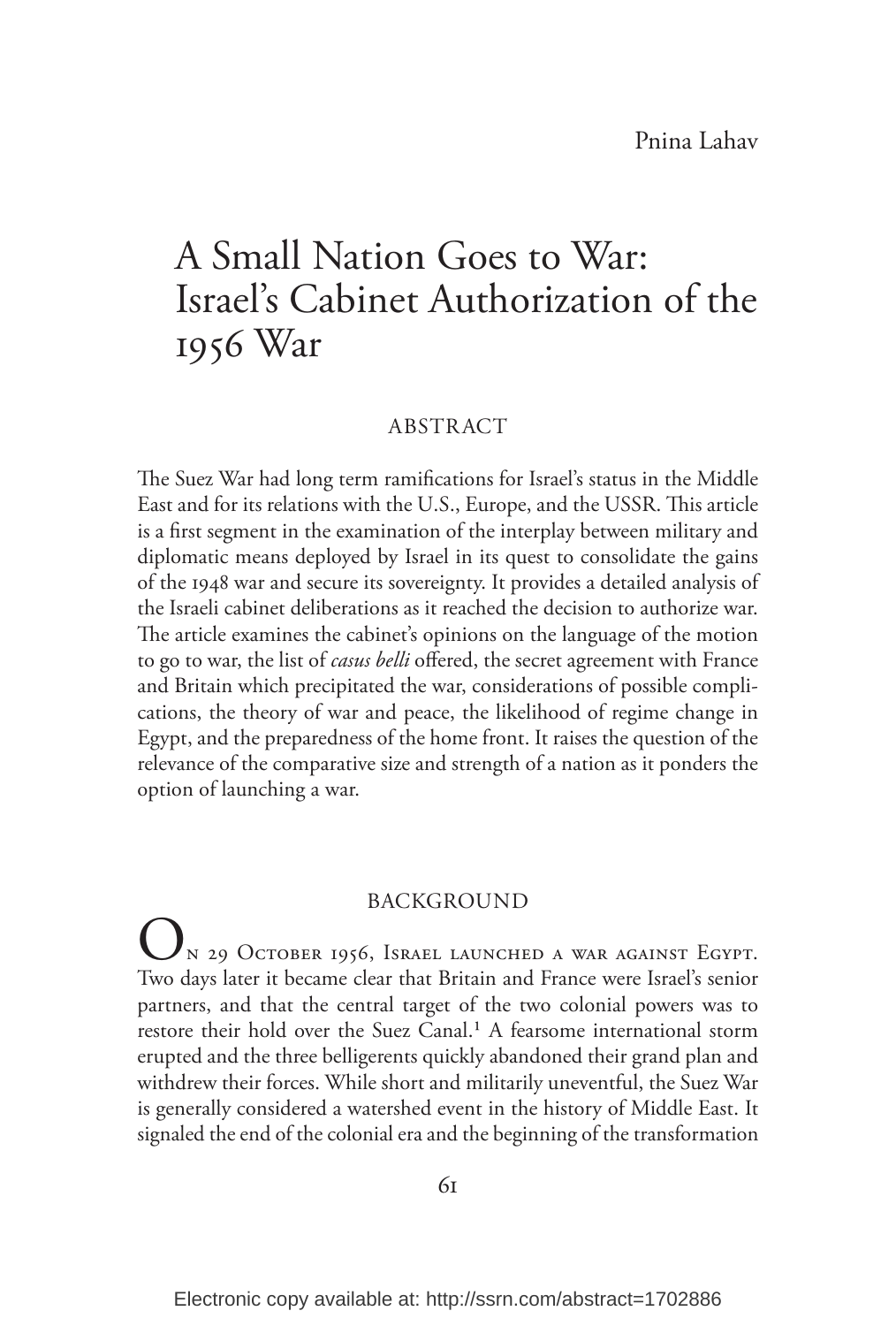of the region into a battleground between the U.S. and the USSR; thereby, the Arab–Israeli conflict intensified in ways hitherto unpredicted. The Suez War was also etched in the minds of Israel's decision makers and affected their decision making a decade later during the Six-Day War and, later, the Yom Kippur War. Its further significance lies in the fact that this was the first time Israel's cabinet approved a war since the establishment of the state in 1948.

Until recently, the voluminous scholarship on this war did not pay much attention to the Israeli cabinet deliberations authorizing the war. The perceived wisdom was that the ministers were privately informed by PM and Minister of Defense Ben-Gurion, and that the formal process of authorization was trivial.2 One reason for this assertion was that the cabinet protocols were classified and inaccessible; however, in 2008, the files were opened.3

The protocols reveal that even though the cabinet was aware that it was facing a *fait accomplis* it still deliberated vigorously and for the most part honestly and courageously. Ben-Gurion's confrontation with his cabinet was not easy, and during the deliberations he revealed his anxiety and foreboding. The protocols also reflect the unhappy condition of an insecure and dependent junior partner about to embark on a roller coaster. If Israel declined the French proposal it could have lost the generous support and cooperation of the French and the prospects of befriending Britain. If it joined the French plan it could gravely suffer the injuries of war while alienating the U.S., which most emphatically opposed the idea of war. There was also the temptation to seize an opportunity − join the allies and bring about a new Middle East order with a weakened Egypt and a stronger Israel. The protocols are also a testament to the painful historical experience of an eight-year old fledgling polity struggling to develop democratic features while experiencing pressures to maintain a centralized style of leadership in order to face the threats to its security and survival.<sup>4</sup>

Israeli constitutionalism places the decision to go to war in the hands of the executive branch. However, the nature of the cabinet as a microcosm of the majority parties in parliament may provide for a check on the prime minister and the military. The power of checks and balances inherent in the availability of deliberations is evident is these protocols, and should be studied as a model for the Israeli decision-making process activating the war-making powers.<sup>5</sup>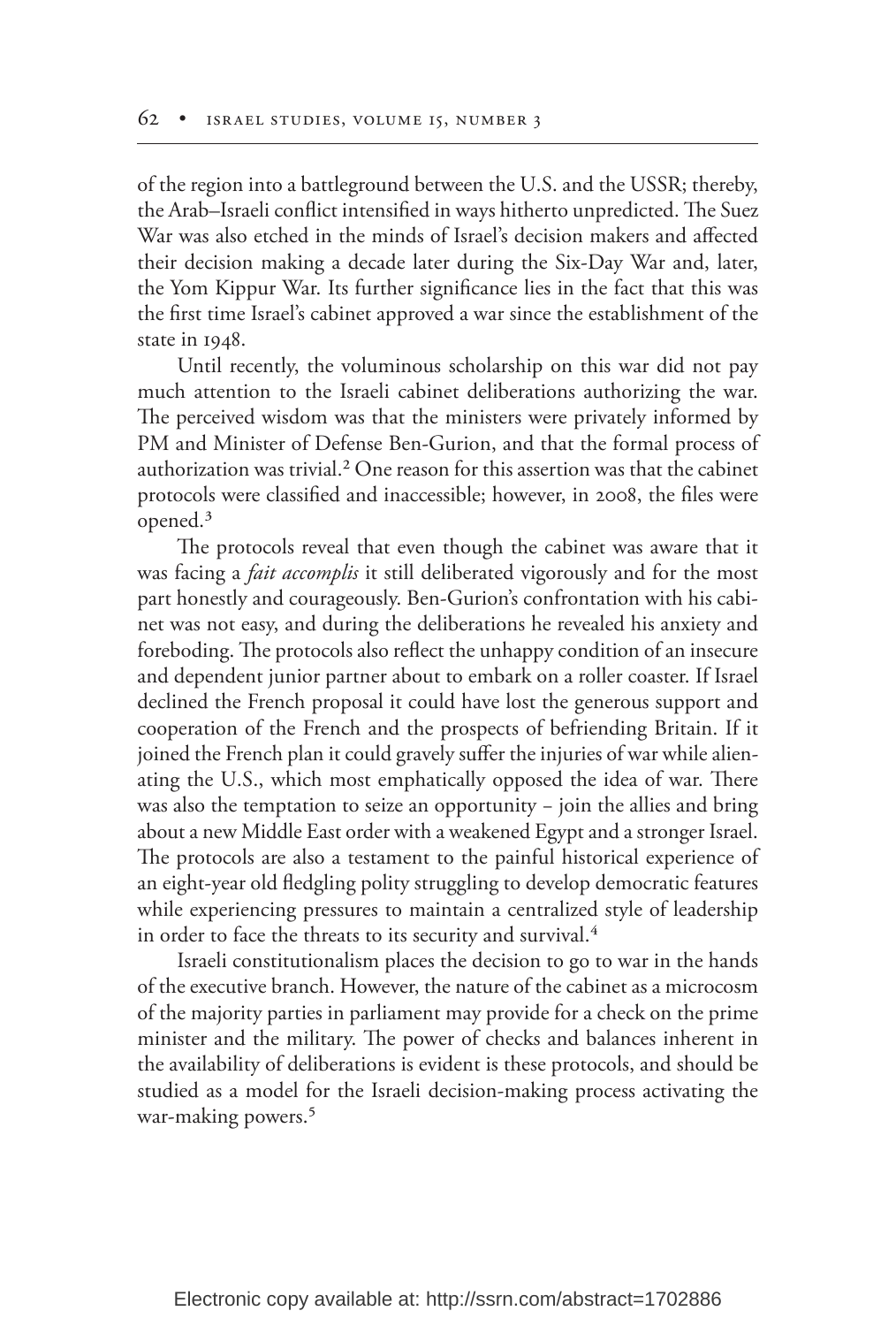### THE COMPOSITION OF THE CABINET

On Sunday 28 October 1956, Israel's cabinet held its regular weekly meeting.<sup>6</sup> Ben-Gurion placed on the table a motion "to perform an action of several raids" the following day.<sup>7</sup> Israel's coalition cabinet comprised 16 ministers: 9 from the leading Mapai party headed by Ben-Gurion; 2 representing each of the smaller parties—the National Religious Party (Mafdal), the United Labor Party (Achdut Haavoda), and the Israel Workers Party (Mapam); and one representative of the Progressive party, Minister of Justice Pinhas Rosen. Mapai members who participated in the deliberations were Ministers Zalman Aranne (Education and Culture); Levi Eshkol (Finance); Golda Meir (Foreign Affairs); Pinhas Sapir (Commerce and Industry); and Bechor Shalom Shetreet (Police). Of these, Eshkol, Sapir, and Meir constituted the small inner ring with whom Ben-Gurion shared power.

The National Religious Party was represented by ministers Yosef Burg (Postal Services), and Moshe Shapira (Religion and Welfare). The United Labor Party was represented by ministers Moshe Carmel (Transportation), and Israel Bar-Yehuda (Interior). These six, together with Pinhas Rosen, supported the motion but expressed various degrees of skepticism about its wisdom and effectiveness. Mapam, whose members opposed the motion, was represented by ministers Mordechai Bentov (Development), and Israel Barzilai, (Health).

Five months prior to these events the cabinet underwent a major change. Minister of Foreign Affairs Moshe Sharett, a strong voice for multilateralism and diplomacy, was ousted and replaced by Golda Meir, a staunch Ben-Gurion supporter, which tilted the pendulum in favor of belligerency.<sup>8</sup> The ministers below will be referred to by name.

The cabinet protocols contain 42 dense pages and appear to be a verbatim transcript of the deliberations. Of these, Ben-Gurion's opening remarks accounted for 10 pages. His response to the challenges and queries posed by the ministers occupied another 6.5 pages. Altogether, his words account for one-third of the entire protocol. The cabinet approved the motion, with the dissention of the two Mapam members.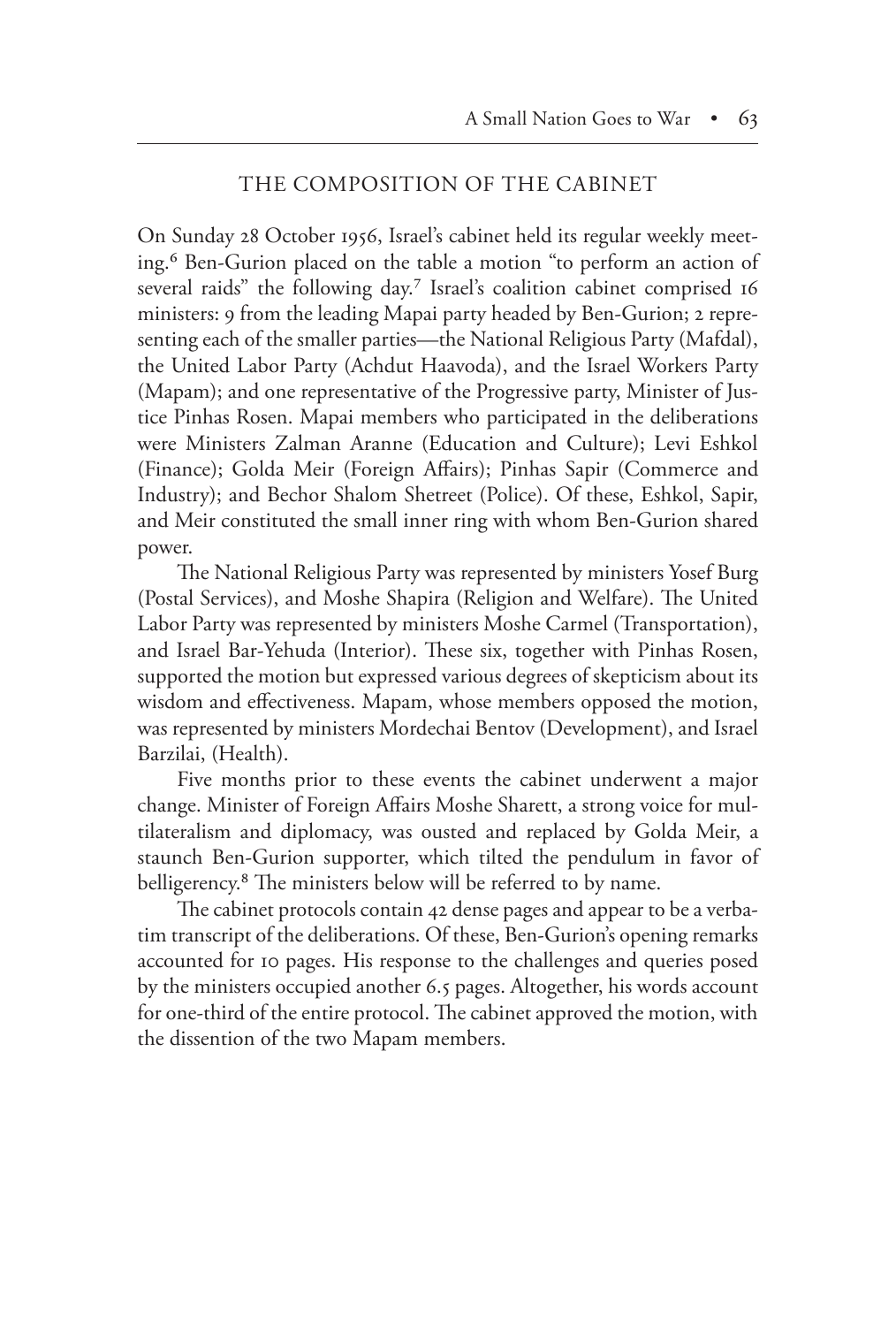## THE MOTION: "A NUMBER OF RAIDS" OR A FULL FLEDGED WAR: WHAT'S IN THE TERM? OR: WHAT WAS THE CABINET VOTING FOR?

Ben-Gurion's motion did not literally amount to a proposal to launch a war. He used the term raid or raids to designate the military action on the table, repeating it ten times during his presentation. In describing the anticipated action by France and Britain he informed the cabinet that they will "bomb" . . . Egyptian targets with the purpose of "toppling Nasser"; he later used the term "action" to describe the anticipated attacks. Ben-Gurion reserved the term "war" to describe what the enemy might do: "There is apprehension . . . that following this raid . . . Jordan or Syria or both will launch a war against Israel."9 Clearly, Ben-Gurion was choosing his terms carefully.

The previous week, at the secret Sèvres conference in Paris, where the agreement between the allies was signed, the British explicitly stated that without an Israeli "act of war" Britain would not have the formal reason it absolutely needed in order to intervene as planned.<sup>10</sup> Ben-Gurion understood the dangers lurking in defining the proposed action as war. Behind the careful terminology lay the emerging body of international law—*jus ad bellum* (justice to war).

These powerful yet still nascent doctrines explicitly prohibited wars of aggression and strictly regulated decisions to launch wars.11 Israel was a party to the UN charter, which outlawed war except for self-defense or pursuant to UNSC (UN Security Council) approval.12 At Sèvres, Ben-Gurion bitterly resented the fact that Israel was designated the role of "the aggressor" by France and Britain (while they donned the cloak of using military measures in order to restore peace), and that performing war as an act of aggression (violating *jus ad bellum*) might result in serious international complications.13 His opening remarks were carefully crafted to avoid an Israeli admission, even in the sheltered and secluded cabinet room, that this was the plan.14 The ministers, however, were ready to engage. They understood very well the linguistic (hence, legal) significance of choosing a term, and forced Ben-Gurion to face the full thrust of his motion.

Barzilai opened the deliberations with a blistering critique. He immediately named the "elephant in the room": on the table was a motion to go to war. "This motion [is for] an 'initiated war or initiated actions'."15 "We shall be the first to shoot. The first act of aggression will be ours"; he added that, "we are launching an aggression,"16 "we are the aggressors." Barzilai bolstered his argument by contrasting the proposed motion with the 1948 War of Independence, a war of self-defense, with what it was now preparing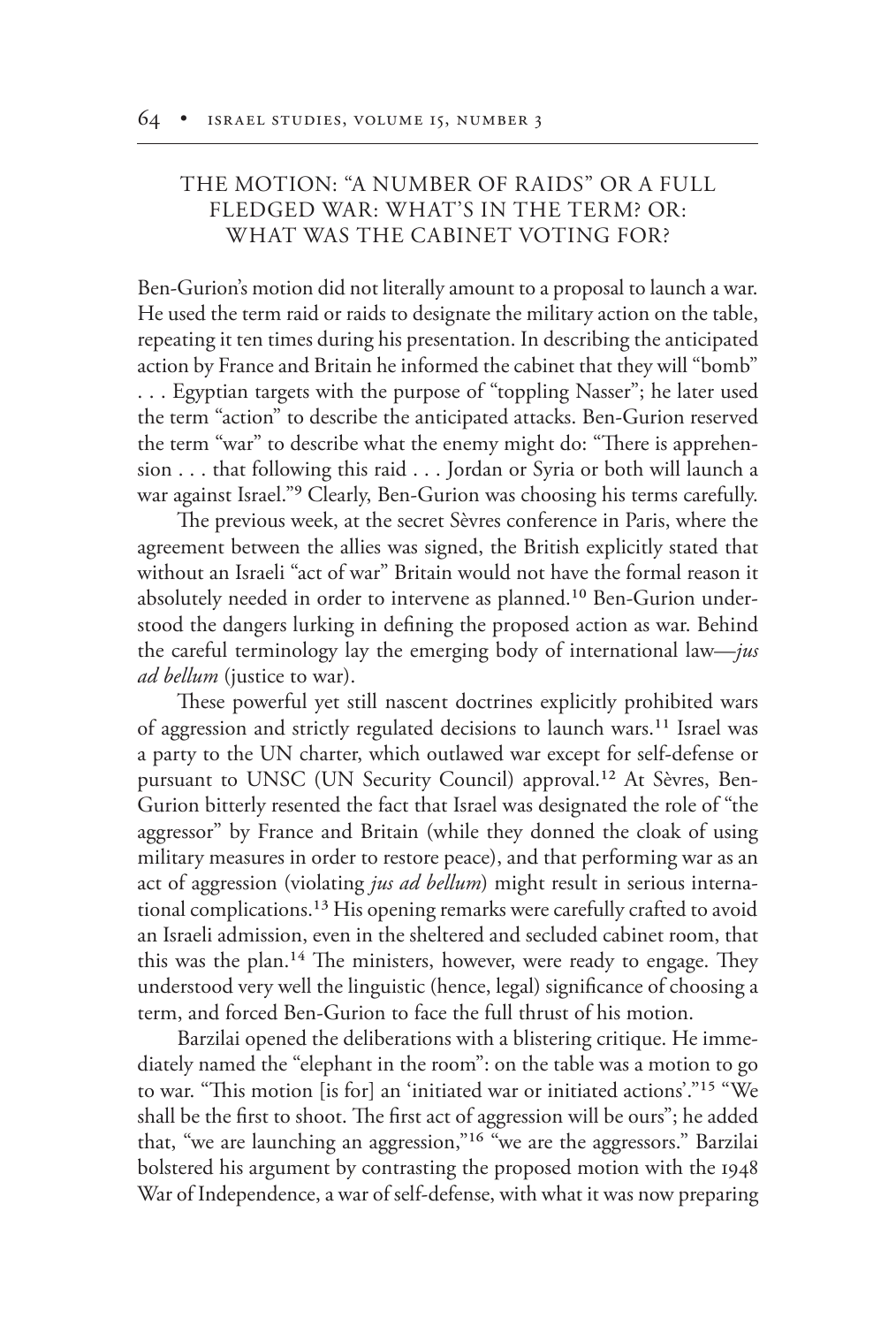for—a war of aggression. He used the term "war" twelve times in his four and one-half page presentation. The question of the appropriate term for the "motion" was thus on the table.

The remaining ministers wrestled with the problem. Following Barzilai, Bar-Yehuda began by rejecting the term "initiated war", but continued to emphasize that the cabinet was contemplating a war. Rosen followed suit, conceding that "we clearly now want an initiated war."17 Bentov twice referred to the motion as a decision to launch a "preemptive war".18 Levi Eshkol (P.M. during the 1967 war), supporting the motion, tried to revert to the earlier terminology: "I suggest that in conversations and with regard to the press to beware of the definition initiated war . . . this is an act of self defense, we should have no doubt, this is the way it will enter history."19 Speaking after Eshkol, Meir picked up the hint. Addressing the motion as a "proposed action", she compared it to 1948. Towards the end of the meeting, Ben-Gurion no longer repeated the euphemism of "raid", but cautioned care: "I shall not use the term preventive war. We should not have such thoughts."20

Clearly, the cabinet was well aware of the nature of the motion and its grave international ramifications, and was willing to confront the harsh reality. Even those who urged avoiding the terms initiated or preventive war understood that it would likely be interpreted as such, and worried about being labeled as aggressors. No one was fooled or blinded as they voted on the motion.

## THE STRUCTURE OF THE CABINET'S DELIBERATIONS

Ben-Gurion opened with a well-structured presentation of the proposal. Following his presentation, a group of skeptical ministers spoke. Two squarely opposed the motion, while others reluctantly supported it—Barzilai poignantly expressed dissent while Bentov delivered his opposing arguments later. Between these two, other ministers offered grave reservations, but did not oppose the motion.<sup>21</sup>

Ben-Gurion then launched a discussion (7 pages), interspersed with interruptions from the skeptical group, offering rebutting arguments and defending the motion. In contrast to his opening remarks, his response to the skeptics appeared to be more candid, revealing his anxiety and deep doubts. As shall be discussed later, he unmasked a crucial factor in this deal: it was an offer he felt he could not and should not refuse. He could not refuse the offer because of the three powers, Israel was the vulnerable agent,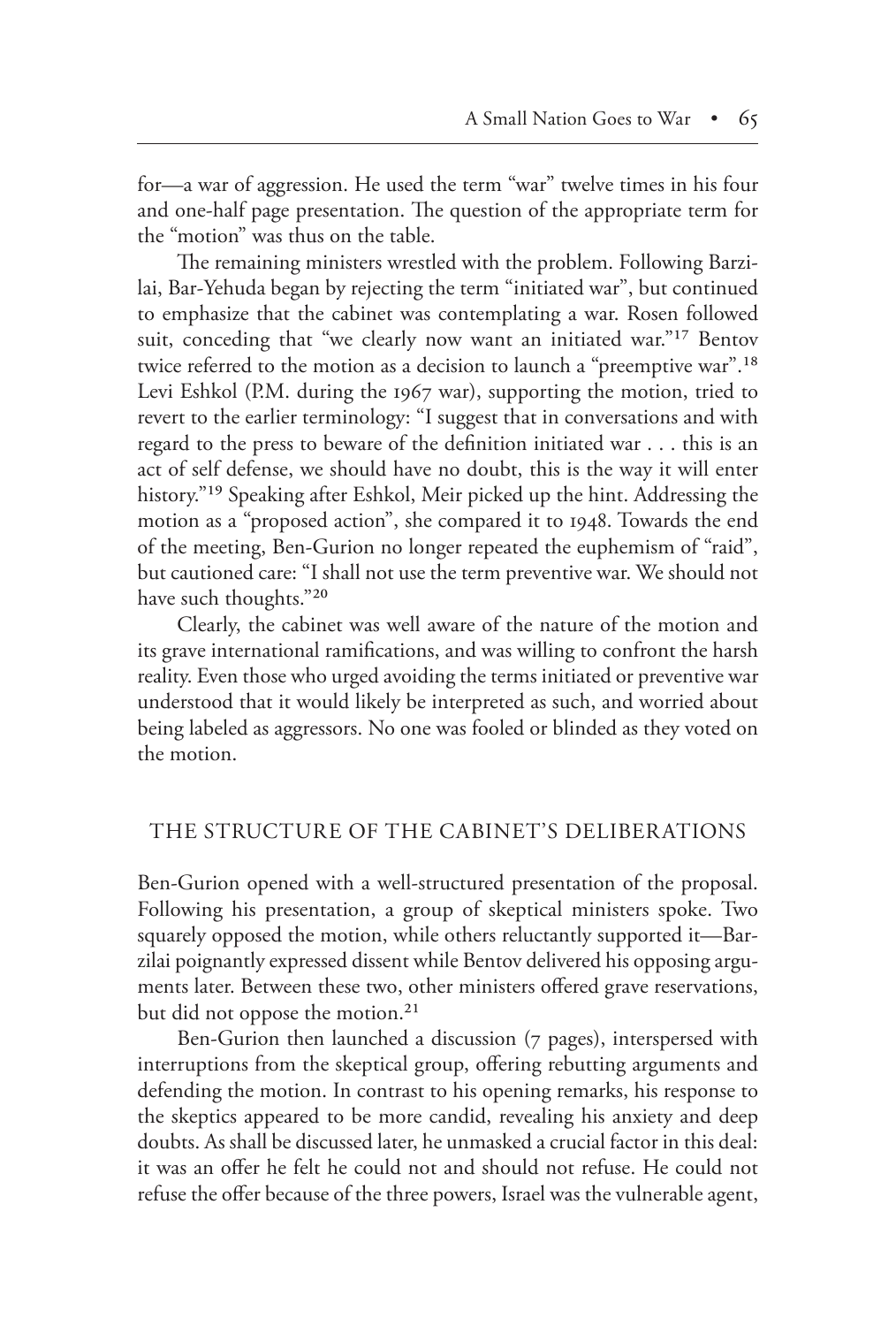discreetly obliged to heed the desires of its senior partners; this was true particularly with regard to the desire of France, Israel's generous benefactor. He should not refuse the offer because the expected fruit of success—an overhaul of the international order in the Middle-East was too promising, while the *status quo* appeared so grim. When Ben-Gurion concluded his rebuttal the floor was taken by his loyal supporters who favored the motion. Unlike the tough arguments presented by the skeptics, the loyalists offered perfunctory arguments and were distinguished by what they did not say. Even though (or because) this group was made of the top party echelon, Israel's major power holders, who understood what was at stake, they limited themselves to platitudes and refrained from engaging the more penetrating arguments made by the skeptics. In keeping with Ben-Gurion's admonition, the loyalists spoke very briefly, and the motion was approved. Following approval, the two dissenters stated that they would remain in the cabinet rather than resign, thereby sharing collective responsibility for the war.22

## *CASUS BELLI*: WHY WAR? WHY TOMORROW? THE PRIME MINISTER SPEAKS

Ben-Gurion's opening remarks (nearly a quarter of the entire protocols) were structured and coherent. He began with a statement of the *casus belli*, followed by a short report of the military plans of attack, the agreement between Israel, France, and Britain, and finally his concerns. The list of *casus belli* clearly reveals that Ben-Gurion was aware of international law and implies that *jus ad bellum* mattered, and that felt obliged Israel to justify the appearance of aggression with arguments of self-defense.

The five *casus belli* against Egypt all constituted violations of international law. First, Egypt had violated Section 1 of the armistice agreement since its inception. Second, Egypt violated an explicit UNSC resolution of 1951 which held that "There is no state of war between Egypt and Israel." Third, even if a state of war prevailed, international law gave Israel the right of freedom of navigation in the Suez Canal, which Egypt denied it. Fourth, Egypt had organized a special guerilla force, the Fedayeen, and, in collaboration with Jordan and Syria, had been responsible for terrorist raids committed by this force into Israeli territory.<sup>23</sup> Fifth, Egypt's blockade of the Straits of Tiran prevented free navigation of ships to the Israeli port of Eilat, again in violation of international law. Ben-Gurion did not elaborate on any of these *casus belli*. He did not explain how Egypt had violated the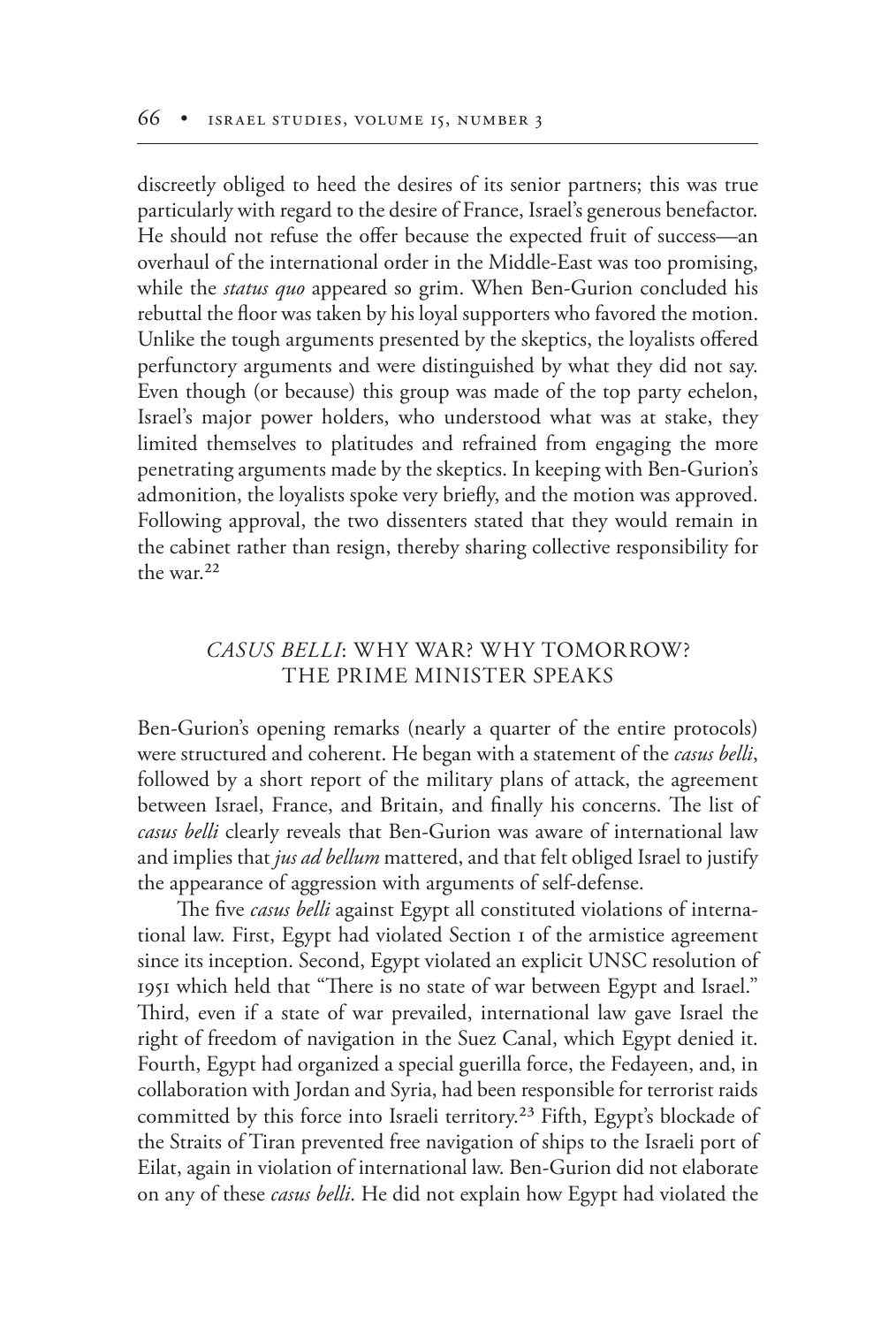UNSC resolution nor distinguish between the offered reasons that did constitute a valid ground for a war of self-defense (e.g., the organization of the Fedayeen), and those which did not.

Ben-Gurion then stated the motion: "There is a proposal to launch a few raids,  $24$  the strategic purpose of which is to conquer the coastal strip adjacent to the straits of Tiran [Aqaba]."<sup>25</sup> He elaborated on the nature of the straits and the military necessity of establishing control not only over the Western coastal strip, but also of strategic points in the Sinai desert itself. He described the Egyptian military presence in the Sinai, reminding the cabinet that Jordan and Syria were in the process of entering into an agreement to unify their military commands under Egyptian leadership. He then linked the *casus belli* to the motion on the table:

The proposal is—for the violations of the armistice agreements, for violations of international law, for operating the Fedayeen recently and [for] the blockade in the Suez and in the Straits of Eilat we shall conduct a raid tomorrow, the purpose of which is to reach and control the entire coastal strip of the straits, including the two small islands that do not have much value but particularly the island of Tiran.26

The island, he continued, was historically under Jewish sovereignty (in the 6th century ce), but, this was not the basis for the motion, which, he repeated, was to conduct the "raid tomorrow".27

He then presented the tripartite agreement between Israel, France, and Britain:

On Tuesday the governments of Britain and France will address Israel and Egypt and make two pleas: a) to cease the hostilities; b) to refrain from entering the areas of 10 miles from both sides of the Canal, and c) to allow British and French forces to occupy key positions along the Canal. And they will request an answer within 12 hours.<sup>28</sup>

He disclosed the content of the Sèvres agreement: on Wednesday morning Britain and France would bomb Egyptian air fields and occupy key positions in the Canal. Furthermore, Egypt's President, Gamal Abdel Nasser, would be overthrown.29

Ben-Gurion discussed the plans' ramifications for Israel: France was explicitly committed to supply air cover for Israel's back; Britain agreed in writing not to activate its defense treaty with Jordan if that country used the opportunity to attack Israel; and the British commitment gave Israel a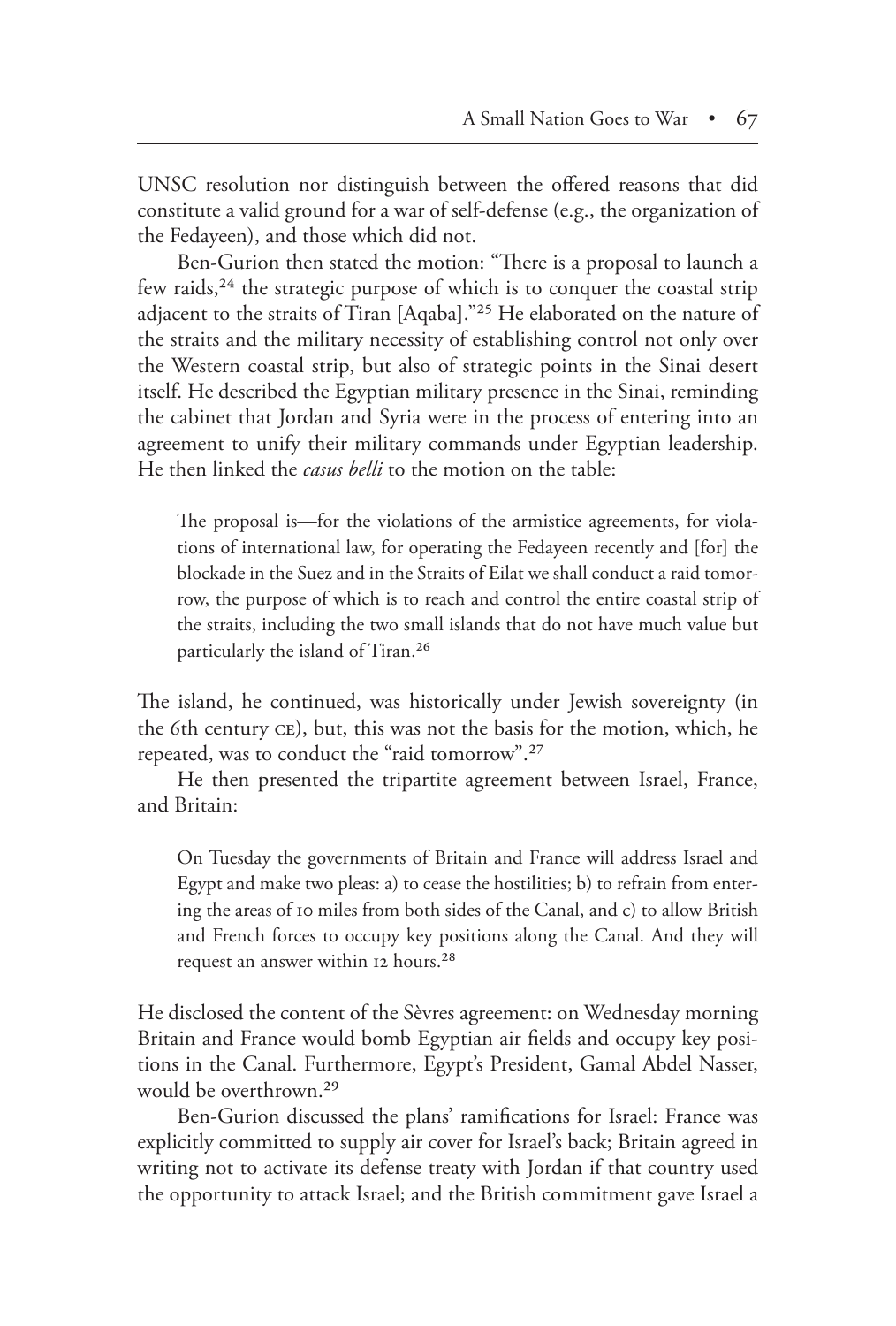free hand to "do whatever we want to do".<sup>30</sup> Addressing the allies' commitment he stated that he had "no doubts about the sincerity and loyalty" of the French; although he was skeptical about Britain, during the last week he came to trust their commitment to the deal.<sup>31</sup>

Ben-Gurion arrived at the fourth part of the presentation: the pros and cons of the proposed war: "It is possible that we shall encounter problems with the Egyptian army in the Sinai. We may also face hostilities with Jordan and Syria and Iraq." Nevertheless he urged the cabinet to consider the upside:

This is a unique historical opportunity that may never return. Indeed, it is impossible to predict, but in the current international constellation there may not be another situation where two big powers, not as big as America and Russia, but big European powers, take it upon themselves to liquidate Nasser and they can do it and we shall not be partners to this.<sup>32</sup>

After an interruption<sup>33</sup> Ben-Gurion proceeded to emphasize the danger posed by Nasser, thereby amplifying the value of the proposed regime change: Egypt with a population of 22 million and the charismatic Nasser rapidly spreading his influence across the Arab world would sooner or later attack Israel, and while this attack would end in Israeli victory, it would also be very costly. Joining the allies now would rid Israel of this powerful enemy at relatively little cost.34 He also upped the menace: "Not only the entire Arab world will assist Nasser, but also someone outside the Arab world."35

Ben-Gurion addressed the two superpowers. According to the allies, the U.S. was not likely to get involved six days before the presidential elections, especially when two of its Western allies were involved. He then opined that the USSR would remain neutral if the U.S. did not intervene, but added, "Again I say: I do not guarantee this." Complications in Eastern Europe might also deter Russian intervention. However, he cautioned, "Russia has enough power to suppress Hungary . . . and to interfere here."36

He reached the need to abide by the rules of parliamentary democracy. Like Britain and France, Israel needed a formal cabinet ratification before action could be taken: "I told them that the cabinet meeting is on Sunday morning and only then shall we be able to announce our decision."<sup>37</sup> Why tomorrow as opposed to next week or next year?<sup>38</sup> Ben-Gurion said not a word about this matter in his introductory remarks; it was only clarified when he re-took the floor to rebut the skeptics.<sup>39</sup>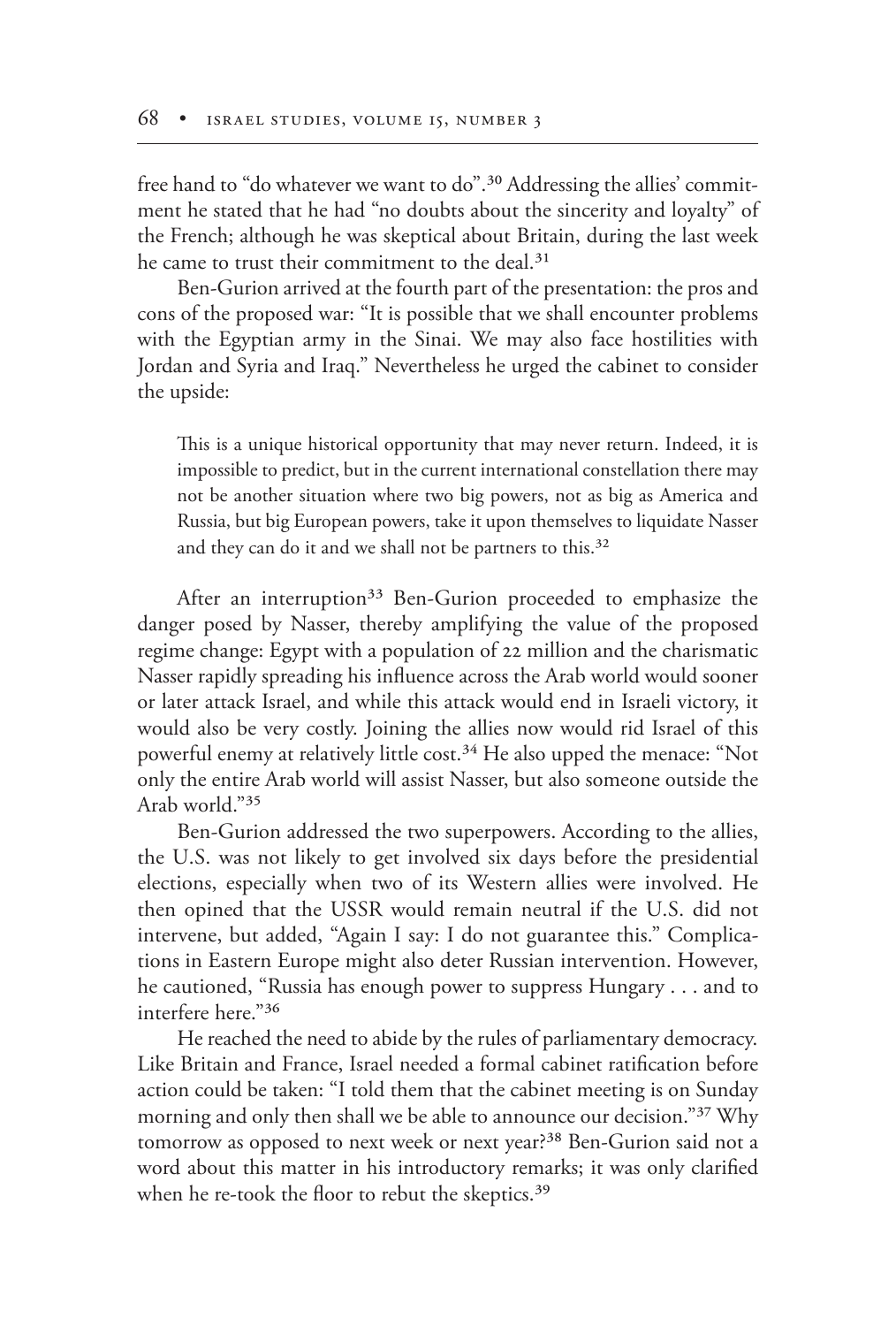## THE CABINET DELIBERATES

The cabinet deliberations were intense. The skeptical group, both supporters and dissenters, neither adopted the euphemism of "raid" nor were swayed by Ben-Gurion's list of *casus belli.*40 The loyalist group offered tepid arguments in favor of the motion. It appeared that even they shared the foreboding expressed by the skeptics and dissenters.

The cabinet addressed and evaluated six issues related to the impending war: first, the meaning of the tripartite agreement; second, the list of *casus belli*; third, foreseeable international complications, primarily the reactions of the superpowers; fourth, the philosophy of war and peace; fifth, the likelihood of regime change in Egypt; and, sixth, the preparedness of the home front. The following analysis will weave Ben-Gurion's rebuttal into the arguments made by the ministers, but in the original protocols the entire rebuttal followed the arguments made by the skeptics.

## THE TRIPARTITE AGREEMENT

As Ben-Gurion conceded in his answer to Barzilai's question, but for the allies' intervention he would not have entertained the idea of launching war "tomorrow".41 While Ben-Gurion presented the agreement as a unique historical opportunity to improve Israel's position, Barzilai, speaking right after Ben-Gurion, presented a different appraisal. Talking from the standpoint of hardnosed realism, he warned of any delusions of friendship. Friendship and international relations did not sit well with each other.

Britain and France were cynically using Israel, and might not hesitate to drop it in the cold if their interests so dictated. Therefore, Barzilai warned, it would be reckless for Israel to go along: "For a long time England and France have not dared be the first to start [the war], because they do not want to invite American pressure, they do not want to appear as aggressors before the U.N., what do they do—push us to do it."42 Barzilai was alluding to the possibility that international developments, particularly U.S. intervention, might lead to a partial satisfaction of Britain and France's interests, and that the two might thereby agree to end the hostilities and ignore Israel's interests.

Other ministers also worried about a possible deal between Britain, France, and Egypt, and raised the specter of perfidious Albion once again betraying Israel's cause.<sup>43</sup> Only Rosen saw the British involvement as a factor in favor of war: "I am doing this (voting yes), because I . . . see this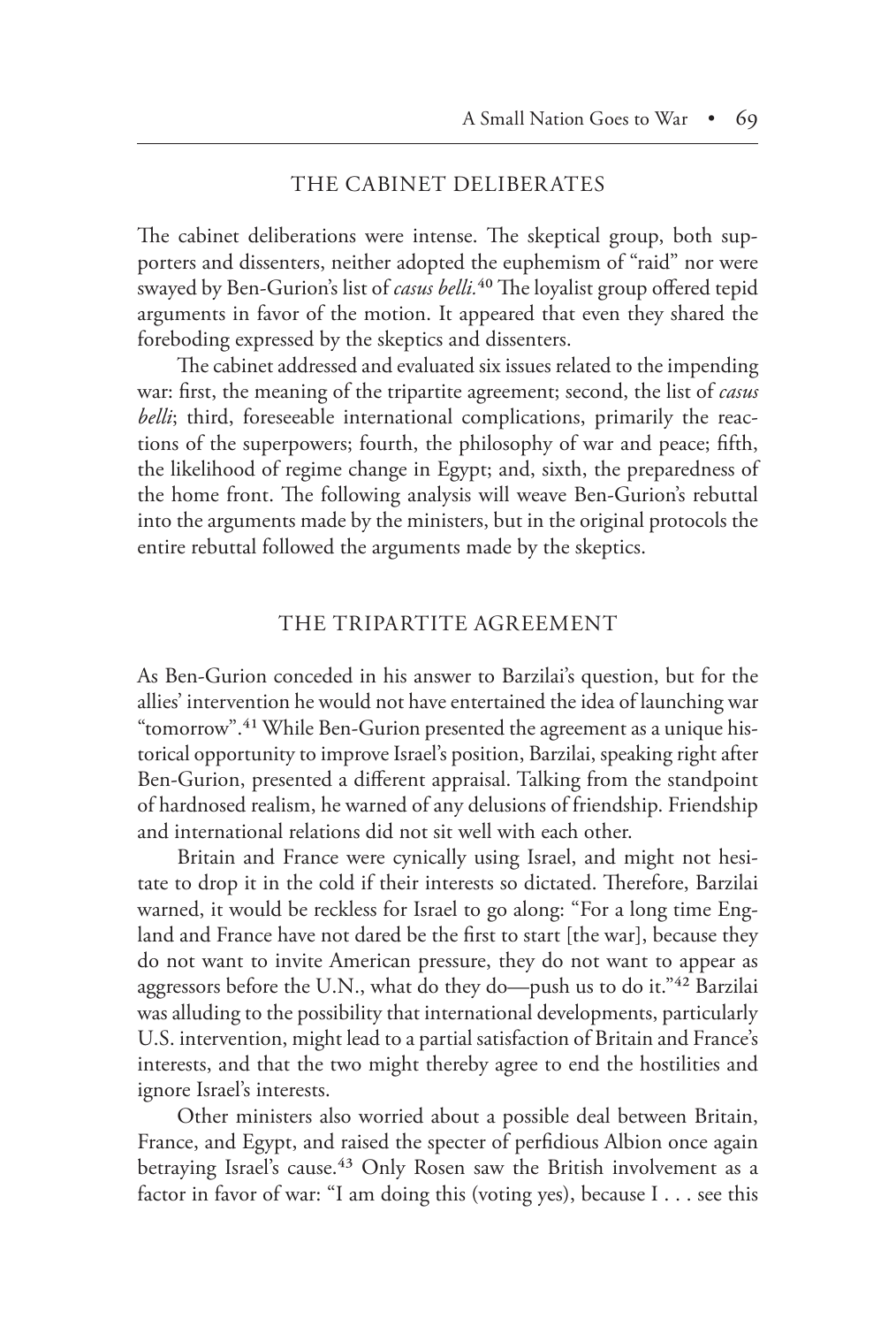as a shift to a new policy not only regarding France . . . but with regard to Britain."44 He confessed that he too suspected British sincerity, yet he came to believe that Sèvres represented a turning point in British foreign policy. The reason for his enthusiasm, Rosen made clear, was the sense of relief rooted in the knowledge that Israel was not walking alone.

Unlike Rosen, Carmel rejected the alliance, but approved the war. Like Ben-Gurion, and unlike Barzilai, he thought that war was inevitable because the siege imposed upon Israel by the Arab countries was intolerable. Like Barzilai, he insisted on tough realism. War should be fought only for the purpose of advancing Israel's interests, not to do the bids of other nations, however friendly they may be. For Carmel, the friendship of foreign powers was not a good enough reason to make war, and he warned that it might even boomerang because international public opinion may come to identify Israel as doing the dirty work for the British.45 Israeli independence of action, he emphasized, was crucial.

The second dissenter, Bentov, was also underwhelmed by the allure of friendship. For him, the devil was in the details. He posed a sharp question: an appeal (ultimatum, termed "appeal" out of deference to Israel as a partner) by Britain and France to Israel and Egypt to cease fire ten miles from the canal implied an Israeli plan to reach the Canal. However, Ben-Gurion just stated that Israel was not headed to the Suez Canal and was only interested in the Gulf of Aqaba. The appeal therefore was a sham, and would only [and in hindsight, indeed did, PL] expose the collusion between the three parties.<sup>46</sup> Bentov wanted to know why they should agree to this transparent scheme.

The loyalists, endorsing the tripartite agreement, avoided realpolitik. For them the crucial point was that, after eight years of isolated existence, Israel was in the company of respectable (European) friends. They urged the cabinet to view the agreement as firm and to appreciate the benefits of a move that would improve Israel's international status by creating the coveted new Middle East world order. Eshkol referred to the agreement as "a complete revolution, a change from one extreme to the other."47 Meir amplified the point: "I am standing in awe; I cannot fathom what happened there, that suddenly we the meek, the small and humble became a focal point" and she added that while she "trusted France it was almost an obligation ('a mitzvah') to suspect Britain." She also sought to comfort the cabinet with a cold calculation—Britain would keep its word because it "cannot betray us without betraying France".48 Aranne echoed her description of Israel as the weak party: "If we were strong we would not need the alliance, but we are weak." He also suggested that Barzilai's realism—the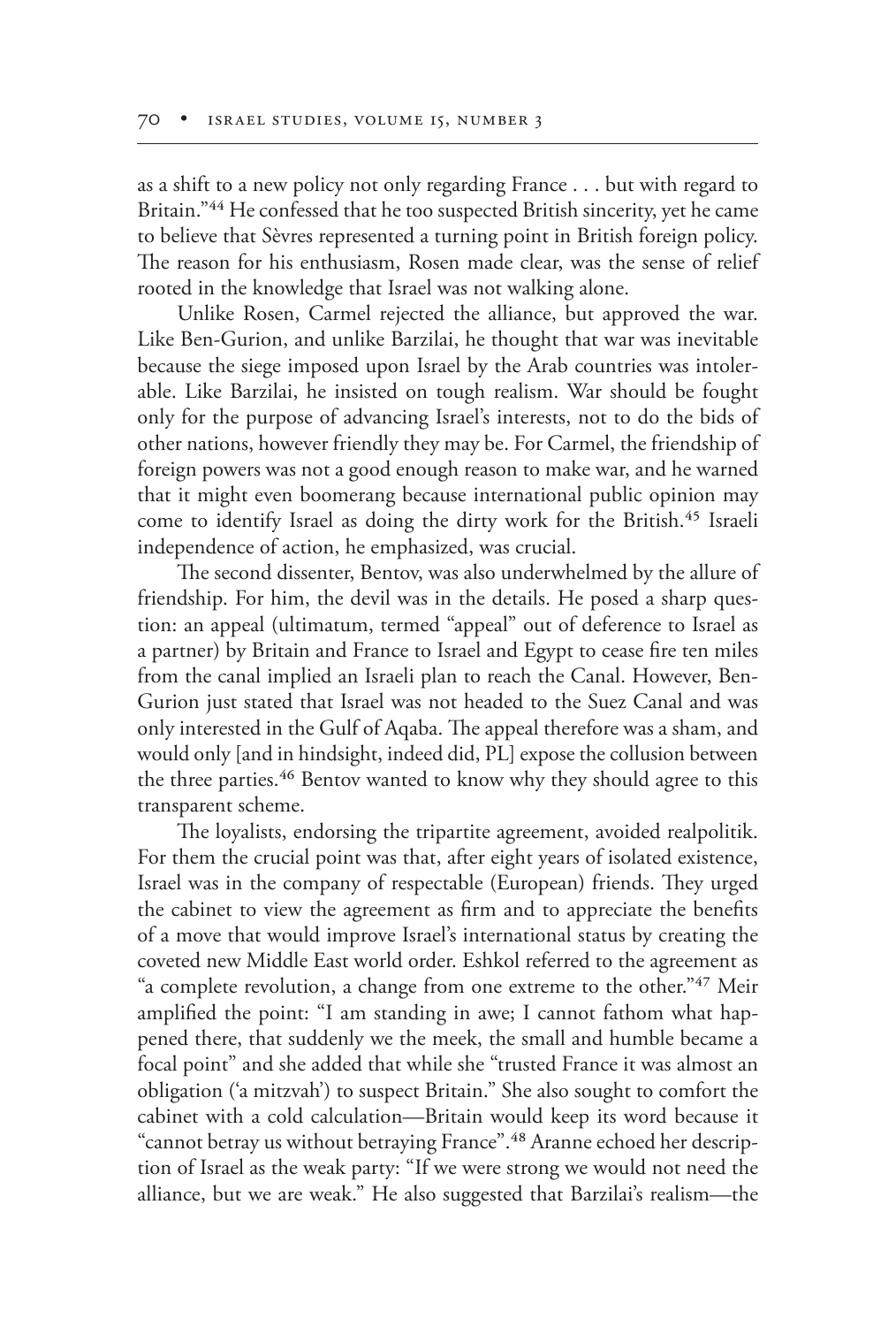suggestion that the allies were using Israel to provide a pretext to go to war, should be turned upside down: Israel was the one using the allies in order to promote its own interests. The allies' attack in the Suez Canal would cause an upheaval, which in turn would divert attention away from Israel's "raids" and thereby provide it with cover. ("Just so", Ben-Gurion interrupted, confirming the point). Aranne also recommended trust in Britain: PM Eden's "personal prestige is hanging on the Suez matter" and therefore it is unlikely that he will not follow through.<sup>49</sup>

Sapir rhapsodized about the relief of associating with such fine company: "This is a historical opportunity that these mighty wish to go along with us." He reminisced about the dearth of weapons during the war of independence compared to the bounty of weapons now supplied by France.<sup>50</sup> His argument may have been a veiled hint at the fact that the cabinet was approving a cold transaction: France was supplying arms and, as a *quid pro quo*, Israel was providing a pretext to launch a war. The cautious Sapir did not offer unequivocal support. He confessed that he had "doubts" and was aware of the dangers. There was "anxiety . . . hidden in the heart" that the allies might not fulfill their commitment and attack on Wednesday.51 He echoed other practical cabinet members who had difficulty believing that Britain had changed its position overnight.

The cabinet was hard-headed in its appraisal of the Sèvres agreement. Almost all ministers understood its overt blessing and its hidden curse. The repetition of the sense of relief at having the ring of isolation broken, the delight at being recognized as a worthy partner, reveal the anxiety of Israel's elite in the mid-fifties. Isolation was wearing the leadership down, and the cabinet welcomed the newfound goodwill; nevertheless, all understood that underneath the comforting camaraderie lurked the cruel reality of international bargains. First, the newfound British friendship may be short-lived and, second, nothing came for free. The condition required to be accepted into the halls of the strong and mighty, was to accept the role of aggressor.

This dark side of the bargain was highlighted in Ben-Gurion's rebuttal, which on one hand denied the existence of a simple contract—France gave Israel weapons "without political conditions";52 while on the other hand, "the initiative (to go to war) did not come from us. If it did not come from there [the allies, PL], it would not have come from me, because I wanted to get more arms."53 He conceded that there was an unarticulated expectation that Israel would abide by France's desire to go to war in order to guarantee the flow of arms. That the negotiations were not among equal partners, and that Israel, the dependent partner, had limited bargaining power, became even clearer when Ben-Gurion explained the choice of the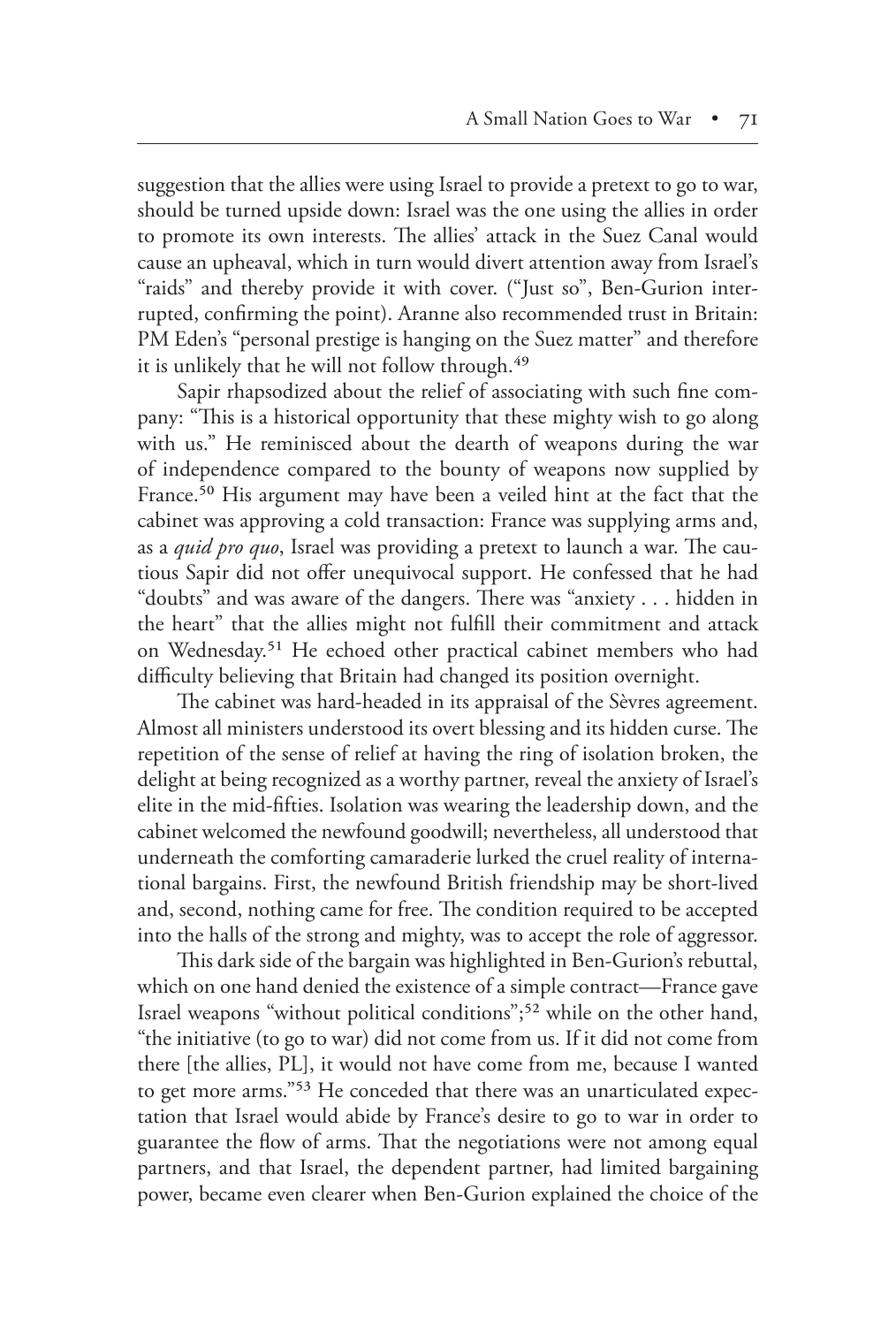date for the invasion (the next day), an explanation he failed to offer during his opening remarks. Five times in the space of two pages he repeated that "We did not decide upon the date", that "The date was chosen by them", and Israel could only say "yes or no".<sup>54</sup> From Israel's perspective, he said, waiting another six months would have been preferable, but the matter was not in Israel's hands. "They are not in my pocket", he said, again referring to Israel's weakness at the bargaining table.<sup>55</sup>

Commenting on the issue of friendship, Ben-Gurion observed that Israel stood to gain an enormous amount. Nasser would be overthrown (of which he was certain) by the military forces of the two friends, without "one Jew's falling in battle".56 Therefore, "Isn't it nice that we perform an act the night before that is unconnected with their action . . . they will use it as a pretext to issue an ultimatum to Nasser."57 No one should blame Ben-Gurion for thinking that this was about "being nice". Rather, he offered a hard-headed analysis: the tripartite agreement required that Israel appear as an aggressor before the international community, and that may be a "disaster"; yet at the same time Nasser could be destroyed. On balance, the foreseen gain justified the pain.

#### THE LIST OF *CASUS BELLI*

Of the five causes justifying a war listed by Ben-Gurion, the denial of freedom of navigation through the Gulf of Aqaba was the one that most of the ministers dwelled upon. By implication, they opined that the four other causes failed to qualify as valid reasons to start a war at that time. The guarantee of freedom of navigation to and from the port of Eilat, marginal from the perspective of Britain and France, proved to be the most enduring and powerful achievement of Israel in the 1956 war.<sup>58</sup>

Ministers understood that the blockade needed more in order to qualify as a *casus bellum*. An actual act of aggression on the part of Egypt was needed in order to ripen the blockade into a right of self-defense. They called it a reason or ground (in Hebrew "Eela"): Israel should have tried to send a ship through the straits. Only when Egypt activated the blockade and prevented passage would Israel's right of self defense spring to life. The term "reason" or "ground" was used in two separate contexts throughout the deliberations. The allies demanded that Israel go to war, thereby supplying them with a reason to intervene without appearing as aggressors. Besides supplying a ground of action to others, Israel itself needed a reason to start a war and show that it was not in flagrant violation of international law. In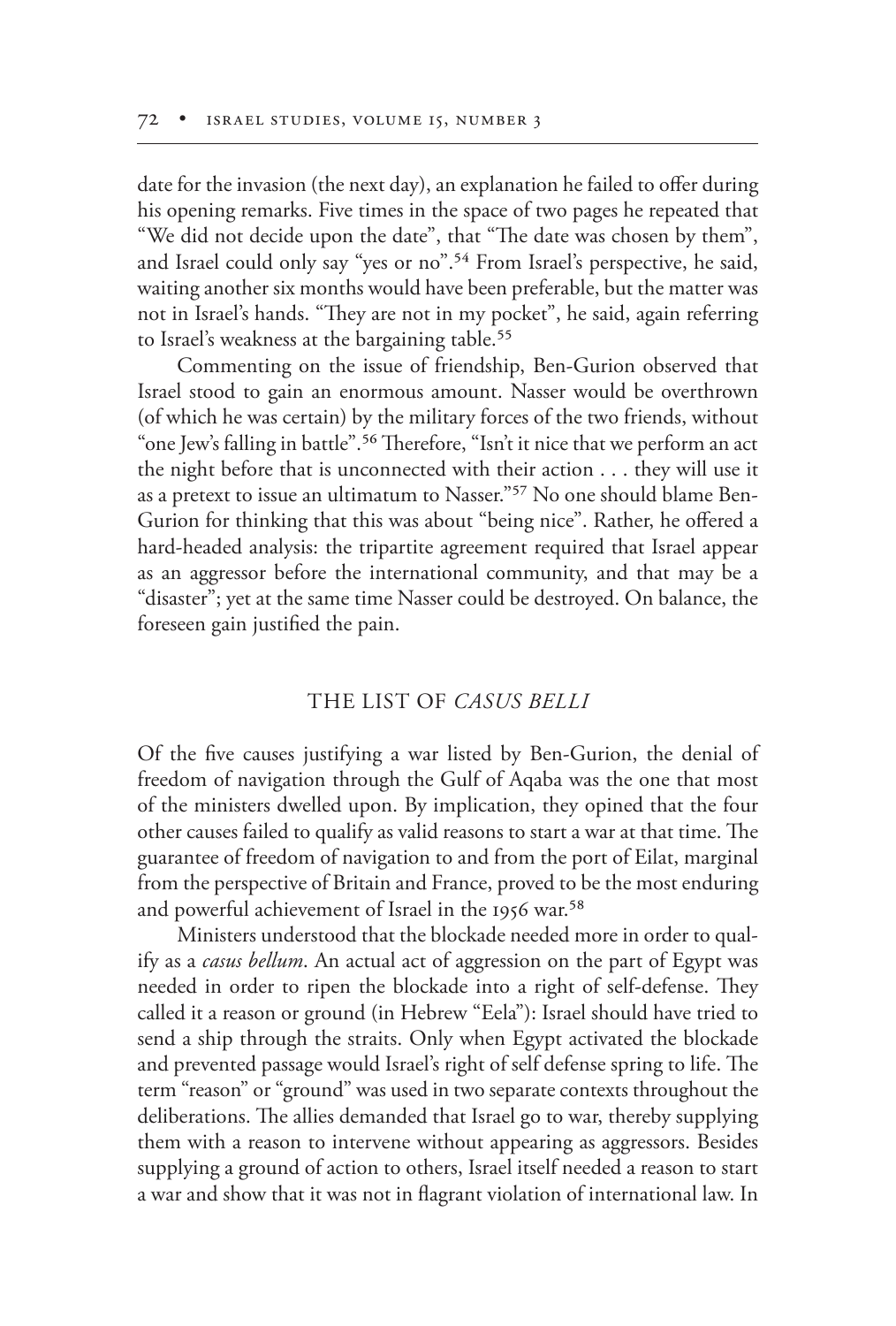addition to resenting the need to supply the allies with a ground for action, with a keen awareness of international law, some ministers were worried about the absence of a justification that might absolve Israel of the charge of aggression. Like Ben-Gurion, the ministers were sensitive to the ways *jus ad bellum* applied to the case at hand.

Ben-Gurion had already introduced the issue in his initial presentation, but he was referring to navigation through the canal, not the Straits of Tiran, proving perhaps that the canal was the focus of the war, as required by Britain and France: "There was a suggestion that maybe we should try to send a ship through the Suez Canal and they (the Egyptians) will deny it passage. This would be a reason to conduct the raid." A consultation with Carmel, made clear that there was no time to execute the plan and it was shelved.59

The ministers made various suggestions for an appropriate "reason" to launch a war, thereby implying that Ben-Gurion's five causes were not persuasive. Shapira, fearing that Israel might be portrayed as an aggressor, suggested that Israel use the recent establishment of a Unified Arab Command under Egyptian leadership as *casus bellum*. "We should file a complaint in the Security Council, claiming that the unified command amounted to a declaration of war. That way we shall be justified in taking action."60 Bentov rejected this idea, and re-emphasized the Aqaba blockade as the only plausible ground to launch war: "We need to do the maximum to give the world the impression that this is the reason for the war." He emphasized his frustration at the fact that the Ministry of Transportation failed to arrange for "a ship [that] will break through the blockade and that they will detain it, that they will shoot at it."61 At the end of the debate, Eshkol picked up on Bentov's idea, but challenged the argument that it would have provided a superior justification: "They [the Egyptians] could have let the ship pass, and thereby preempt the reason [to launch a war]."<sup>62</sup> Eshkol's argument was pragmatic and impatient of technicalities. A "reason" was a cover-up, and not a true cause. Because it was likely to fail it was useless. The appearance of legality was not material. For Eshkol, a staunch Ben-Gurion loyalist, the justification to go to war was rooted in the "opportunity" the war provided for improving Israel's circumstances. This was both the true and the sufficient reason.<sup>63</sup>

Overall, it seems that the *casus belli* were not perceived by the cabinet as persuasive or even necessary. There seemed to be a tacit understanding that Israel was going to war in order to abide by the tripartite agreement. Ministers also understood the significance of *jus ad bellum*, and most hoped a way could be found to present Israel as adhering to the emerging norms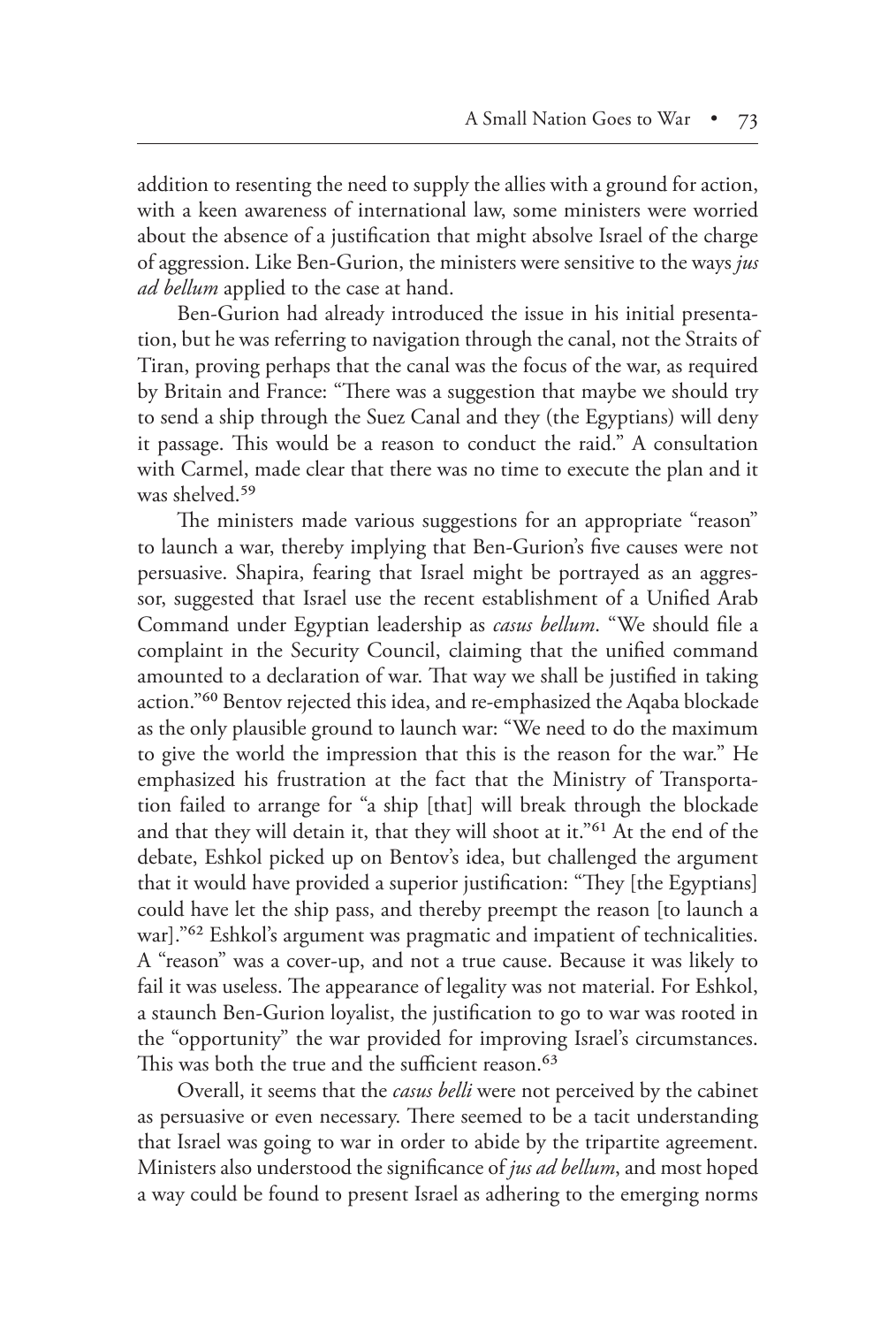of the law of war. At the same time, they were swayed by the benefits a successful war might produce for Israel: regime change in Egypt, defeat of the Egyptian army in Sinai, acquisition of territory along the coastal strip of the Gulf of Aqaba which would guarantee free navigation to Eilat, and alliance with the European powers, kindling hopes of acting as "almost" equal partners in engineering a new Middle East order.

### INTERNATIONAL COMPLICATIONS

Barzilai, taking the floor after Ben-Gurion, interpreted the tripartite agreement in the context of the broader international scene. Why did Britain and France need Israel? Because they worried about U.S. pressure and looked for a scapegoat. He warned about the U.S. reaction to the invasion, and dismissed as mere speculation Ben-Gurion's assessment that the Presidential election campaign would distract the U.S. Barzilai predicted that U.S. pressure could yet undo any future military gains opining [correctly, in hindsight] that it would use the invasion to augment its international role as a "champion of peace", and make "decisive political moves" against Israel.64 U.S. pressure on the European parties could leave Israel in precisely the situation it dreaded: alone in the battlefield. Even France, considered by Ben-Gurion as Israel's true friend, may change course if the U.S. could persuade Nasser to terminate his interventions in Algeria.65

Barzilai focused on the USSR. The complications in Hungary and Poland were not so great as to rule out Soviet intervention [also correct in hindsight]. The USSR had enough resources to intervene both in Eastern Europe and in the Middle East. An invasion of the Sinai may even give the Soviets the excuse they needed to gain influence in the Middle East.<sup>66</sup> He added that the Bandung group of Asian and African nations, which recently opposed colonialism and imperialism, would react with hostility against Israel.<sup>67</sup> Bentov also called attention to the U.S.: "After the elections, the U.S. may, together with other powers, insist that we withdraw, this danger is real."68

Ben-Gurion admitted that he too was worried:

Most of all I am worried about America. America will force us to withdraw. America does not need to send military forces. America can say that she is breaking diplomatic relations, stopping Israeli fund raising, loan guarantees, and more, she will consider what's more important to her—we or the Arabs, that we shall be in her camp or that she will be against us.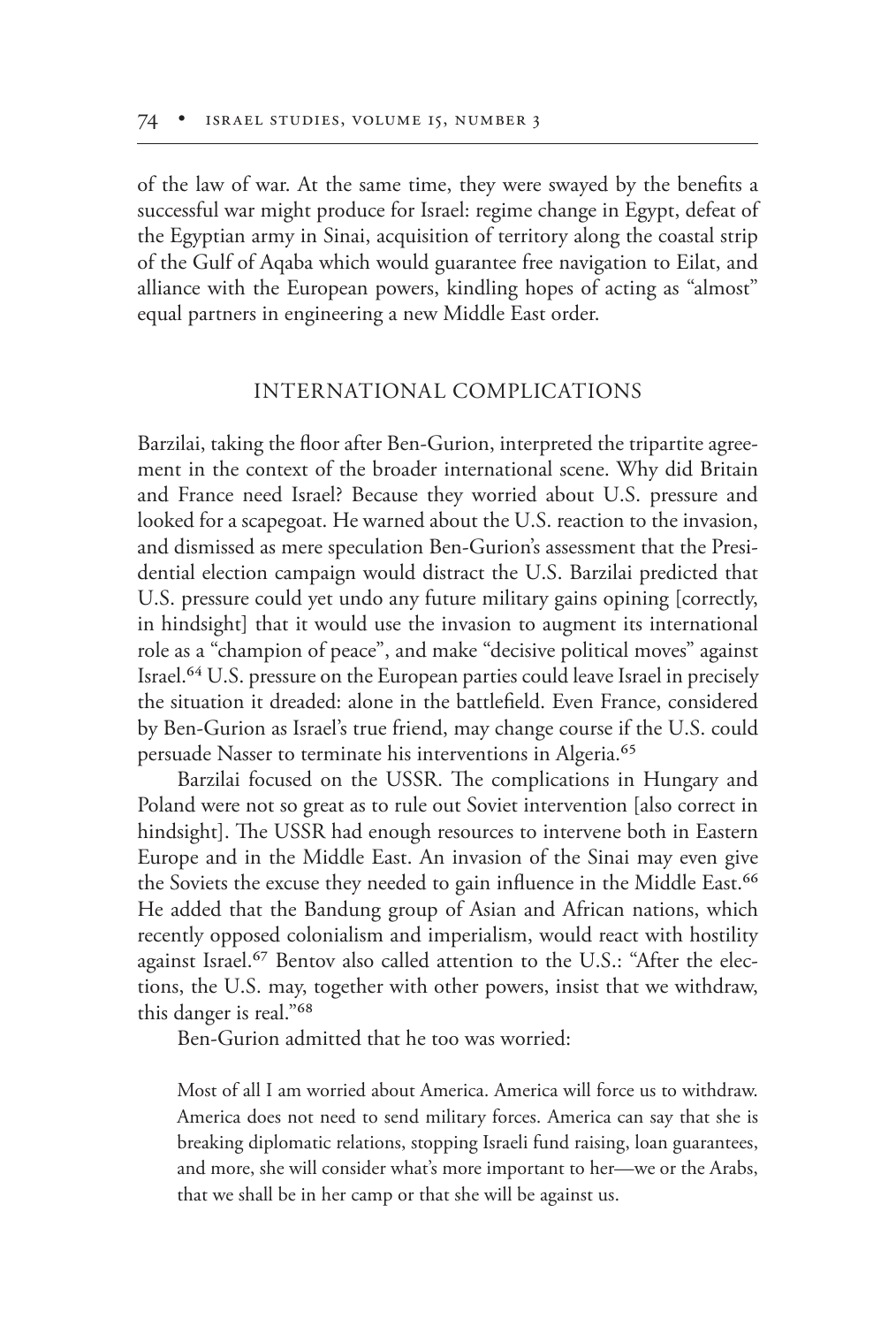He could not predict how Eisenhower, if elected for a second term (very likely at that point) would react.<sup>69</sup> This analysis, almost an accurate forecast of future events, is astonishing. Ben-Gurion and the cabinet had a very good grasp of the international scene; they were fully aware of the risks, and yet decided to go forward. The proof that the U.S. factor was well understood, and only obscured for fear that it would tilt the scale in favor of prudence, is found in the analysis of the loyalists, whose discussion followed Ben-Gurion's rebuttal. Neither Eshkol, nor Meir, both practical leaders intimately familiar with the extent of Israel's dependence on the U.S., mentioned the superpower. Instead, they emphasized the extraordinary fortunes that would befall Israel should the "opportunity" materialize into gains. While silent about the U.S., they did discuss the dangers posed by the USSR, as if attention to the USSR would spare deliberation about the U.S. It may well be that the loyalists accepted the inevitability of "war tomorrow", and therefore concentrated on the promise of the expected gains. However, it is important to realize that Ben-Gurion disclosed his astute estimate of what was to come and that the cabinet understood the risks taken.

Meir, whose cabinet role should have required analysis of the international scene, and who was savvy about international affairs, defended the plan in generalities, "the world" would condemn Israel, but "we shall overcome". To justify the war, and strengthen the cabinet in expectation of world condemnation, she revived the narrative of the 1948 war. Then, as now, Israel had been fighting for survival and had no choice but to weather the storm:

I am not ashamed for this to be recorded in the protocol, that if I have to choose between these two things [death or survival, PL], I am willing to receive a condemnation even from the UN, even from . . . all the heads of states, the decent and the indecent and stay alive.<sup>70</sup>

She understood the impending international outcry and implicitly urged the cabinet to accept it with no feelings of guilt.

Sapir further diverted attention away from the U.S. to the USSR: "I see the greatest danger in a covert Russian intervention against us. Russia will experience Nasser's defeat as its own" He added that one could not tell how the political chaos in Jordan or the unrest in Syria might affect the situation.<sup>71</sup> Despite his fears he supported the war. The tactical reasoning by the group of loyalists—all well acquainted with the significance of the U.S. for Israel's survival—is an indication of the dynamics of decision making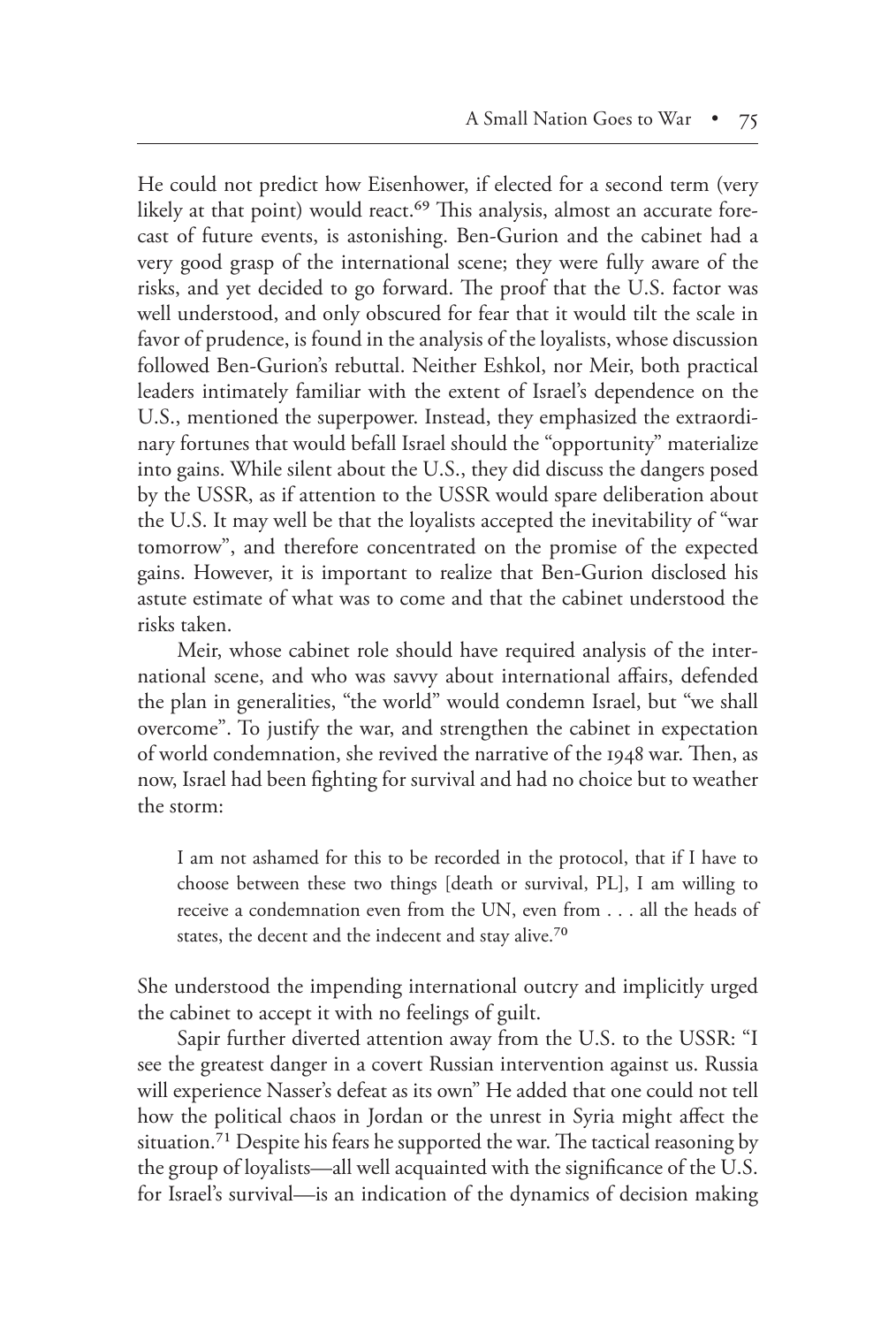in the cabinet. Whether determined to suppress the reality in order to calm their own fears, or aware that the opportunity for reversal was not on the table, the loyalists seemed either to have placed support of the prime minister above their keen understanding of Israel's interests, or to have trusted their leader to know better.

## A MATTER OF PRINCIPLE: WHEN SHOULD THE NATION GO TO WAR?

Barzilai first introduced the point: "I must return to . . . principles, you [Ben-Gurion] have explained it best . . .: a shaky peace is always better and preferred to victory in war, not to war, but to a victory in war". War meant loss of life and limb, the sacrifice of "an entire young generation" (as experienced in the war of independence, PL) with no guarantee of peace. A "third round" between Israel and its neighbors was foreseeable, even if this war ended in victory. Barzilai reminded Ben-Gurion that he himself had theorized that only a political solution, not a war, could resolve the Arab Israeli conflict, and that in the past he (Ben-Gurion) pledged that Israel "shall never start a war."72

Barzilai asked Ben-Gurion to account for the theory of war and peace that he had previously elaborated upon,<sup>73</sup> that war was linked to death, that a government was bearing the awesome responsibility to preserve the life of the young generation.74 He later referred to Ben-Gurion's assertion that this war would be short: "Who guarantees that there will not be a conflagration . . . even if the chance is small, are we allowed to take the risk?"75 Better keep the shaky peace, he concluded.76 His insights struck a chord and ignited a lively debate.

An interesting aspect of the debate was how Barzilai's words were twisted. Whereas he stated that "a shaky peace" was better than war, Bar-Yehuda changed the term to "bad peace", stating that he would not necessarily prefer a bad peace to a war.<sup>77</sup> On his mind was the Jewish experience in WW II. The bad peace with Nazi Germany "only secured our destruction".78 Hence, choosing between war and peace was not a matter of principle but rather contingent upon context. Yet Bar-Yehuda refrained from analyzing the pending circumstances. The matter was already decided: "We are not asked to decide prospectively but rather retroactively."79

The cabinet addressed the desirability of a "bad peace over war"—rather than "a shaky peace compared to war". Barzilai, perhaps realizing he was outnumbered, or losing perspective of the difference in the heat of the debate,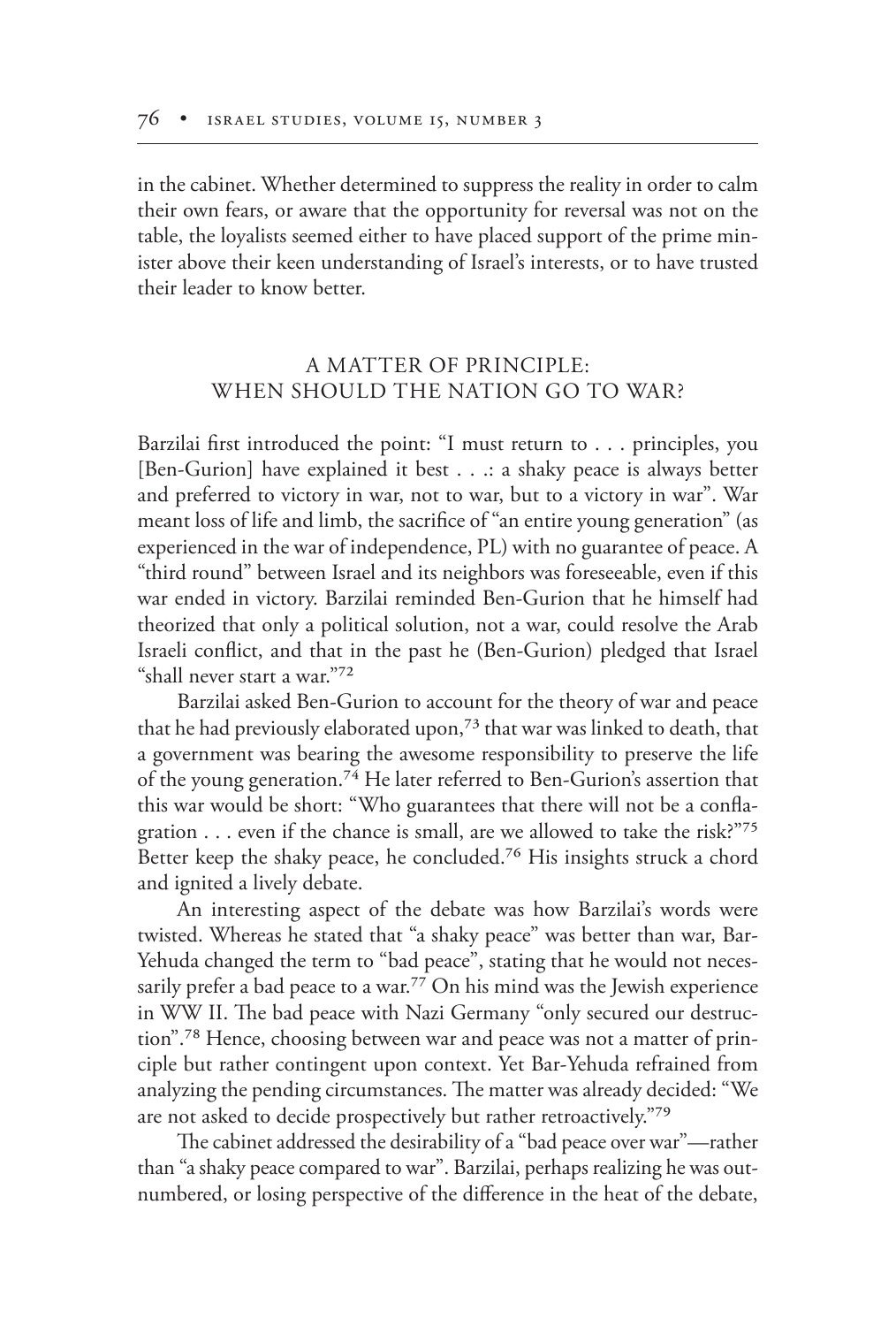did not correct his fellow ministers. Carmel picked up the theme. "I agree with the formula that a bad peace is better than victory", but he pointed to exceptions. A bad peace may lead to war under worse circumstances. He opined that war in the near future was inevitable because the "belt around us is tightening so that the danger for the destruction of the state increases daily." Therefore, it was preferable to launch a war now when the circumstances were more favorable. As to victory, Carmel argued that a military victory was always better than defeat.<sup>80</sup> The task at hand was to prevent further changes in the *status quo*. The Arab countries were tightening the siege around Israel and time was on their side. It was better to strike now. Bentov rejected this view and reintroduced the principle that only political solutions were stable: "In general I do not believe that a small nation can resolve any problem through war. Every problem resolved will yield graver problems." Ben-Gurion interrupted, and the following exchange took place: "One problem, God forbid, may be resolved to destroy us"—Bentov, "So it will resolve the problem of the other side"—Ben-Gurion, "We need to make sure there will be no such war"—Bentov, "This is a long term problem. We are now speaking about short term problems."

The gist of the disagreement between the two was survival. Ben-Gurion saw every war, even one initiated by Israel, as involving Israel's survival. Bentov urged a distinction between different kinds of war, and saw the proposed war as related not to survival but rather to benefits that may or may not materialize. Ben-Gurion agreed that, "We know how we start, but there is no guarantee how it will end."81 He admitted that the territorial gains he discussed in his opening remarks might not materialize. He now offered a different benefit: the war might bring about a quiet period of five to eight years that would enable Israel to invest in domestic building: "When I weigh on the one hand the chances of constructive work, and on the other hand the possibility of struggle and war, then the quiet work is decisive." He predicted that Nasser's overthrow would grant Israel a period of "passive peace", a welcome development.<sup>82</sup> Eshkol and Meir returned to the notion of a "bad peace". "We are increasingly under siege", Eshkol echoed Carmel's point, and this could only end in a "bad peace". He did not see a partner with whom to strike a "bad peace" deal. Egypt was planning to attack Israel, i.e., it had no interest in maintaining the conditions of a "bad peace".83 Meir reiterated Eshkol's point calling the "bad peace" an "unguaranteed luxury". The Arab countries would destroy the "bad peace" at the appropriate moment.

The cabinet deliberations veered between the general and the particular. The skeptical ministers emphasized the matter of principle—war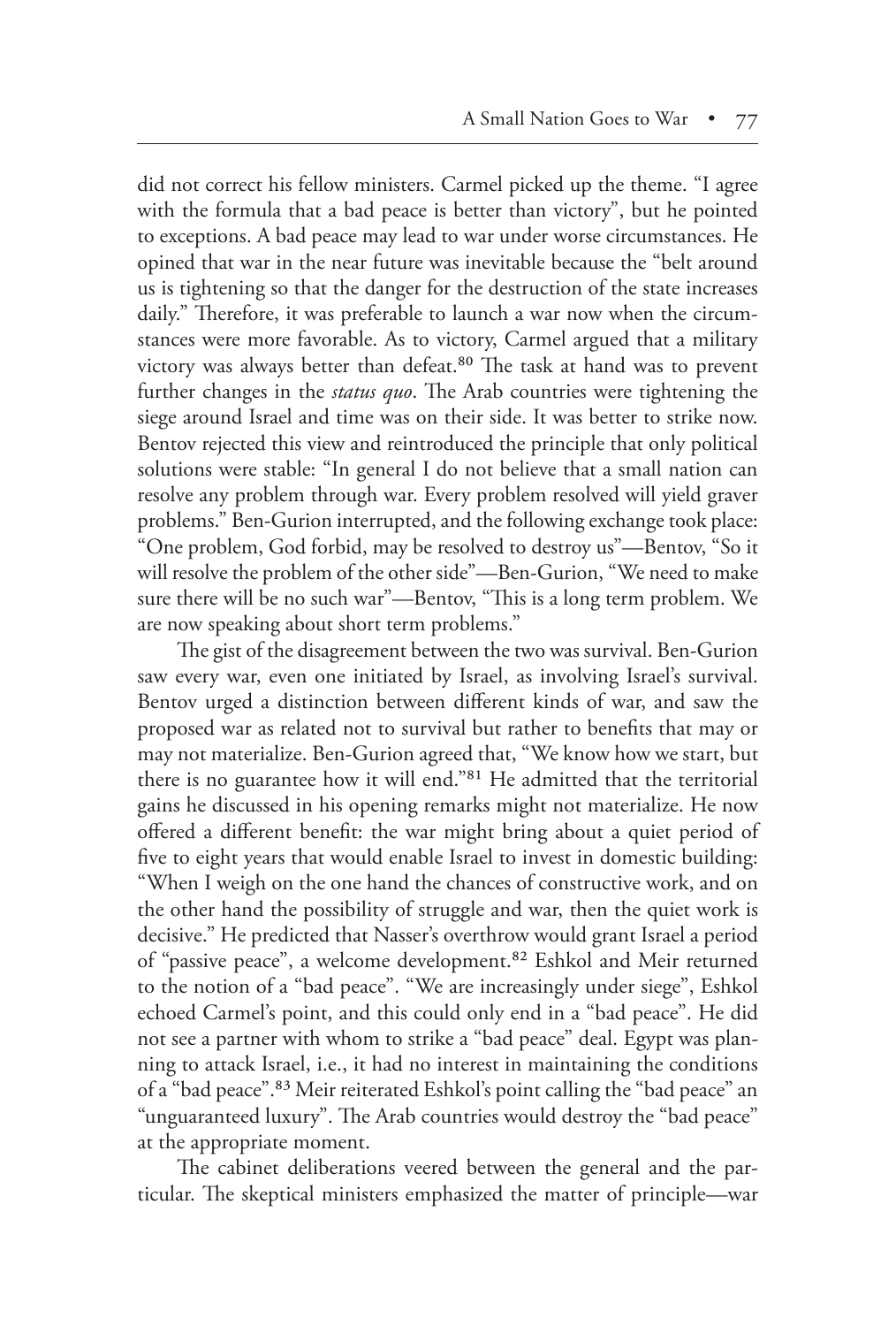was risky, unpredictable surprises and complications might arise. Unless absolutely necessary, it was preferable to keep the *status quo*. Even a military victory, they emphasized, might not yield the desired political solution. Ben-Gurion's loyalists emphasized the logic of preemptive war: a bad peace gives the enemy time to prepare for war. Ben-Gurion was in the middle, conceding the validity of the principle, but pushing for an exception to the rule because this war presented an "opportunity" to improve Israel's strategic situation. The meaning of a "shaky peace", with its implication that perhaps diplomacy could lead to a political solution, was frozen in the icy realization that war was inevitable. In a collective act of "reducing dissonance", the cabinet dismissed the faint promise of diplomacy and adopted the pessimism inherent in the reality of war.

#### LIKELIHOOD OF REGIME CHANGE

Ben-Gurion made it clear that overthrowing Nasser was enormously important and tempting.84 None of the ministers in the ensuing deliberations doubted the dangers inherent in Nasser's leadership or the legitimacy of perpetrating a regime change by external force. Some doubted the likelihood of regime change or expressed fears about the aftermath of such an overthrow, even if it came to pass. Barzilai argued that "It may well be that Nasser will depart"; from his place in exile he "may also establish a shadow government, he may launch an unending guerrilla war." Who could tell what policy "his replacement will choose". Egypt's next ruler may decide to appease the West by displaying cooperation on the Suez Canal issue or even on Algeria. While doing so, this next ruler may adopt a harsh position against Israel (Barzilai referred to an anti-Semitic policy thereby equating an anti-Israel position with anti-Semitism). Under these circumstances the appeased West may turn its back to Israel.85

Ben-Gurion ignored Barzilai's warnings. He twice expressed his "trust" that Britain and France were determined to remove Nasser, and that they had the military power to do so. But he cautioned not to see regime change as a *fait accomplis*: "A different government may emerge in Egypt, I do not know, I do not give this as part of the dowry, nobody can tell what will happen there."<sup>86</sup> The matter was not extensively deliberated even though it was a major aim of the proposed war. It may well be that the ministers had too much trust in the "mighty" European powers, and could not fathom that the task would not be accomplished. It could also be that wishful thinking took hold of them, helping turn a blind eye to Barzilai's warnings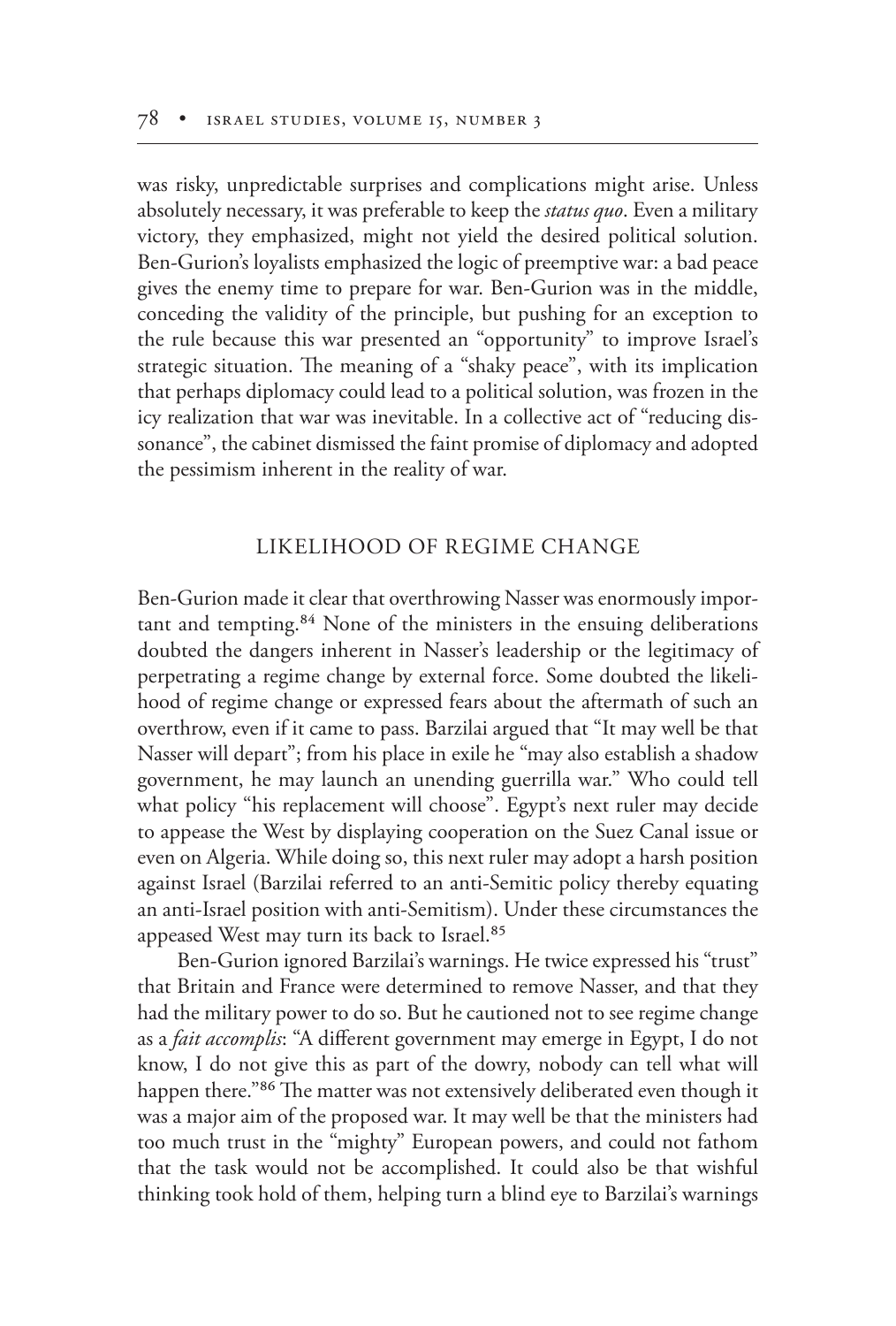and Ben-Gurion's concession. The cabinet could not ponder alternative scenarios to the rosy one presented by Ben-Gurion.

## THE PREPAREDNESS OF THE HOMEFRONT

In his initial presentation, Ben-Gurion mentioned that Israel lacked adequate protection against a possible Egyptian air attack, and that France had committed its air force to protect the rear should an attack take place. Barzilai and Bar-Yehuda both protested that the homefront was not adequately protected because there were not enough shelters and hospitals. Ben-Gurion urged the cabinet not to address the matter "now" and the matter indeed was dropped until after the vote.

#### CONCLUSION

This article is one part of an ongoing research project. The emphasis on small in the title—a small nation goes to war—should now stand out as an important aspect of the decision-making process. In the second half of the twentieth century the place a country occupied in the larger international scene made a difference. The protocols leading to the fateful decision to go to war reveal a sober and earnest process of deliberation, where much of the information was placed on the table, and where deep and searching arguments were considered. The vulnerability of Israel on the international scene appears to have served as the ultimate push to authorize the invasion.

Israel emerged with a few gains from the 1956 war that were not foreseen by either Ben-Gurion or the cabinet. The gains should be attributed to Ben-Gurion's ability to change course in light of the United States' fierce disapproval, and to the fine diplomatic campaign led by Meir and Eban, a campaign that galvanized U.S. public opinion in support of the small and vulnerable Jewish State. It may well be that without diplomacy, international ire might have seriously traumatized the fledgling polity.

It is important to consider not only what was said, but also what was omitted. Two important issues were not mentioned. First, the fact that at the end of the Sèvres meeting the French promised Israel a big reward assistance in building a peaceful nuclear plant in the Negev. Ben-Gurion did not report this to the cabinet. Second, the entire protocols do not mention the Egyptian Jewish community. The Jewish state, looking backward at the horrific catastrophe of the Holocaust and forward to building a strong,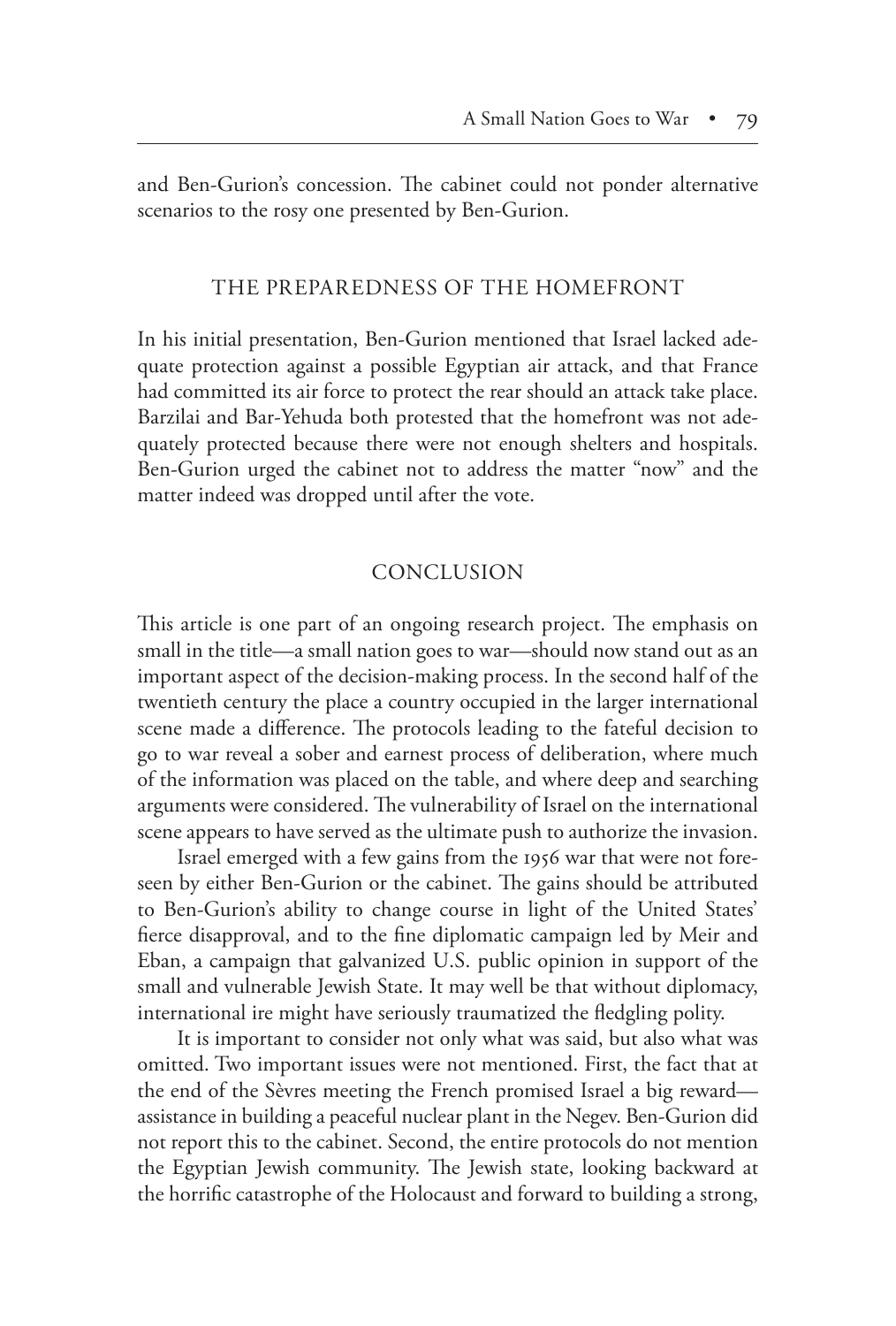defensible Israel, did not pause to consider the fate of Egyptian Jews. They were expelled by Nasser shortly after the invasion and thereby came an end to the Jewish community in Egypt.

## **NOTES**

1. I wish to thank Natan Aridan and David Kretzmer for valuable comments and suggestions, Mordechai Bar-On and Motti Golani for enlightening discussions, and Rivka Brot for expert research. The article does not address the intricacies that propelled Britain and France to go to war. Suffice it to say that Nasser's nationalization of the Canal in the summer of 1956, coupled with his support for the rebellion against the French in Algeria, gave the two European powers enough motivation to use force. Simultaneously, France and Israel were intensifying their relationship, with France becoming Israel's major supporter and arms supplier. There is voluminous literature on this subject. See, e.g., Motti Golani, *Israel in Search of a War* (Brighton, UK, 2007) (Hebrew edition contains two volumes, published by Maarachot); Natan Aridan, *Britain, Israel and Anglo-Jewry* (London, 2004); Mordechai Bar-On, *Of All the Kingdoms: Israel's Relations with the United Kingdom During the First Decade after the End of the British Mandate In Palestine, 1948–1958* (Jerusalem, 2006) [Hebrew]; S. Ilan Troen and Moshe Shemesh eds*., The Suez-Sinai Crisis: 1956* (London, 1990); Michael Brecher, *The Foreign Policy System of Israel* (Oxford, 1972); Zeev Maoz, *Defending the Holy Land* (Ann Arbor, MI, 2006); Benny Morris, *Israel's Border Wars, 1949–1956* (Tel-Aviv, 2003) [Hebrew]; Avi Shlaim, *The Iron Wall* (New York, 2000); Gabriel Sheffer, "Sharett, Ben-Gurion, and the 1956 War of Choice," *Medina Umimshal*, 5 (1988). There are also several memoirs from this period including by David Ben-Gurion, Moshe Dayan, Shimon Peres, Abba Eban, and Gideon Raphael.

2. E.g., Gad Yaacobi, *The Government* (Tel-Aviv, 1980) 214–6 [Hebrew]. This book, typical of the period, states that the motion to launch a war approved a *fait accomplis* but does not mention any cabinet deliberations. Golani methodically reviews the processes leading to the war but does not refer to any cabinet deliberations, presumably because the cabinet protocols were still classified.

3. I wish to thank the team at Israel's archive for their professional help. The protocols are on file in my personal archives. See also State of Israel, Israel State Archives, Yemima Rosenthal (ed)., *Documents on the Foreign Policy of Israel*, 12 (Jerusalem, 2009) 5. The volume includes rich documentation of the Suez War but does not include the protocols documenting the decision to go to war. Hereafter: Protocols.

4. The protocols pose the cardinal question of constitutional governance: what institutional and procedural method should guide a nation as it contemplates war?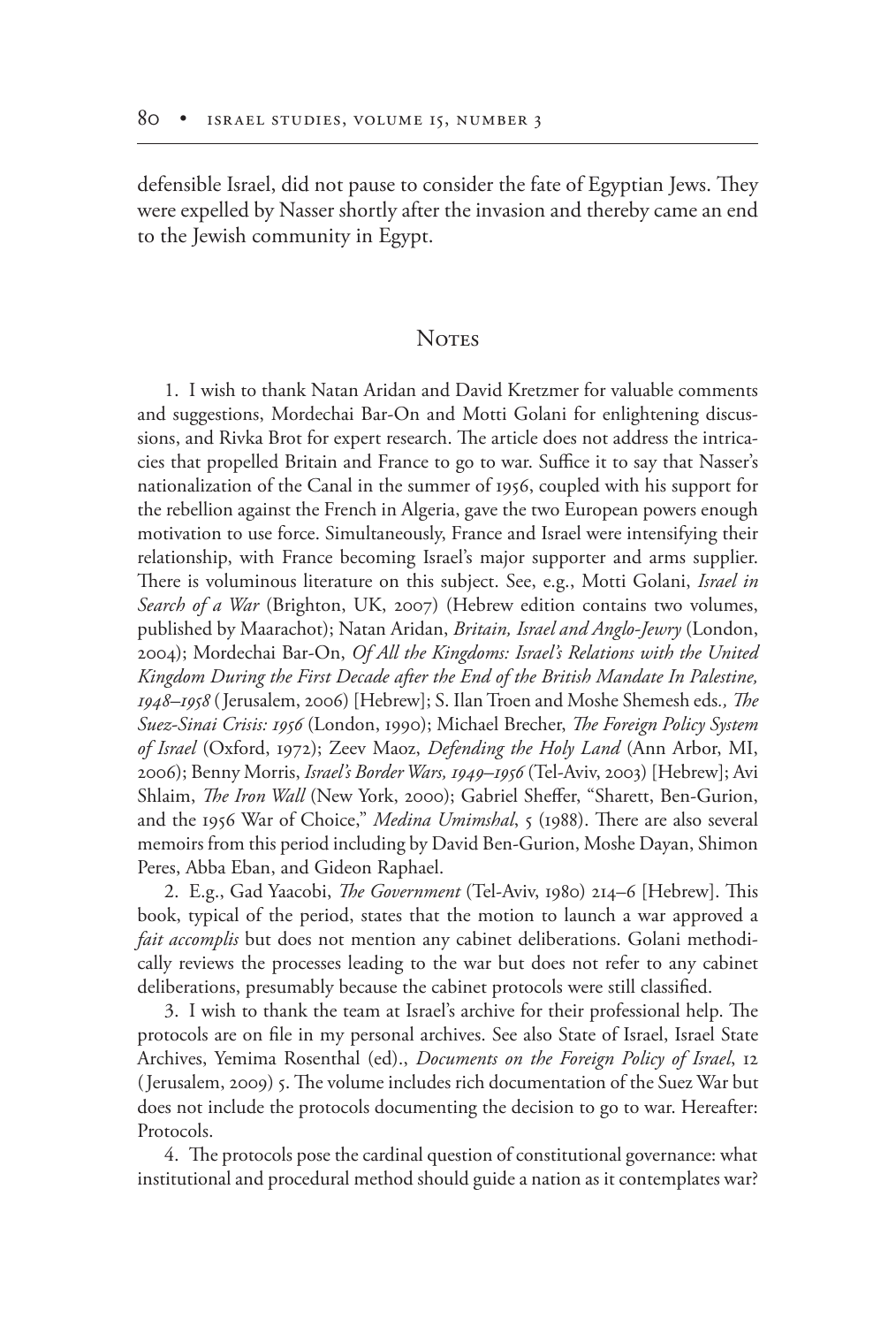This question is intimately linked to the question of the role of law; what, if any, role did legal notions and principles play in the deliberations authorizing the war?

5. The Israeli arrangement has followed that of the U.K. Westminster model. Prior to the Suez War, the 19 Cabinet members under PM Anthony Eden formed an "Egypt Committee", which ultimately decided to validate the Sèvres agreement and go to war. Eden headed the 7 member committee. See Colin Seymour-Ure, "British 'War Cabinets' in Limited Wars: Korea, Suez and the Falklands," *Public Administration*, 181 (2007) 62.

6. Ben-Gurion returned from Sèvres late on Wednesday 24 October. As minister of defense he had four days to prepare his military for the attack and to persuade his cabinet to vote for launching the war. There is a theory that he preferred to wait until the conventional Sunday meeting in order to prevent a leak about the top secret impending plan (Yaacobi, *The Government* 215). It is equally likely that no meeting could be fruitfully held prior to Sunday. The Sabbath, beginning on Friday afternoon, practically precluded the participation of the members of the religious party and, more importantly, Ben-Gurion knew well that his cabinet was skeptical of the idea of war and needed time to secure an affirmative vote. During the deliberations he referred to the wrenching discussions with individual ministers. It is also possible that he calculated that the cabinet, facing the decision to "go to war tomorrow" would bend to pressure to approve the motion so as not to upset Britain and France, who presumably relied on Israel and made their own preparations for the invasion.

7. The Hebrew original, "there is a motion to conduct an action of several raids", is grammatically awkward in as much as Ben-Gurion implicitly concedes that this is an action which, in fact, comprehends several actions, and that the designation "action" in the singular is designed to mask the breadth of the proposed activity. The date was dictated by Britain and France, and appears to have been reluctantly accepted by Ben-Gurion.

8. See, e.g., Eyal Kafkafi, *The Sinai Campaign—A Diplomatic History* (Tel-Aviv, 1994) [Hebrew]; Morris, *Israel's Border Wars* 255–66; Gabriel Sheffer, *Moshe Sharett, Biography of a Political Moderate* (Oxford, 1996); *Resolution versus Management of the Middle Eastern Conflict: Moshe Sharett and David Ben-Gurion* (Jerusalem, 1980).

9. The concern was rooted in the existence of a mutual defense treaty between Egypt, Jordan, and Syria. Particularly worrisome was the defense treaty between Jordan and Britain, which would have required Britain to intervene in a case of war between Jordan and Israel. Ben-Gurion reported that Britain guaranteed that it would not intervene if "Jordan attacked Israel". These remarks clearly suggest that he was well aware of the differences between preemptive, preventive, and defensive war. Later Ben-Gurion described the "apprehended" Jordanian reaction as a "sudden attack", and explained the security measures taken to address it. Protocols, 5.

10. Mordechai Bar-On, *Challenge and Quarrel: The Road to Sinai—1956* (Sede-Boker, 1991) 259 [Hebrew]. From the perspective of international law there is no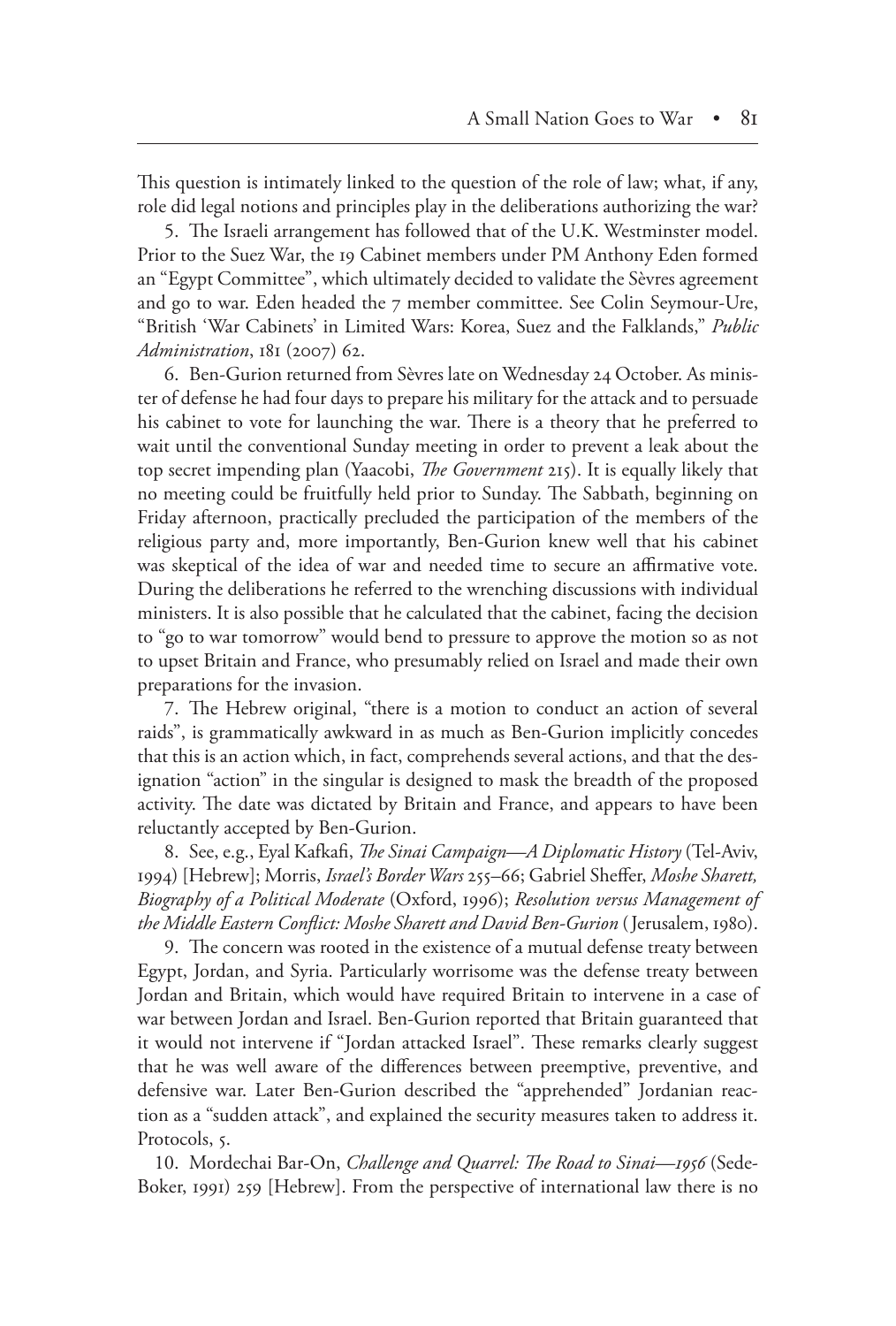difference between a war and a "raid"—both are forbidden subject to the exceptions delineated in the UN Charter (below, n. 11). However, the policy of Israel's government was to conduct "raids" or limited combat operations, justifying them as acts of "self-defense". When Ben-Gurion used the term "raid" rather than war here he was both referring to a practice that has become expected, if not condoned by the international community, and even wrapping it in the rationale of self-defense associated with legitimacy in the Israeli mind. For the history of raids in the years following Israeli independence see Morris, *Israel's Border Wars*.

11. "The United Nations Charter generally prohibits the use of force (Article  $2(4)$ ) with two exceptions: force may be used by states acting in individual and collective self-defense (Article 51) and force may be used when authorized by the Security Council (Article 39, 42)." Mary Ellen O'Connell, *International Law and the Use of Force, Cases and Materials* (New York, 2005) 240.

12. *Idem*.

13. Bar-On, *Challenge and Quarrel* 259–61, Golani, *Israel in Search of a War* 364–74.

14. Chief of Staff, Moshe Dayan came up with the idea that Israel would launch a deep and powerful raid that would have enough attributes of war to satisfy the British demand while allowing Israel to claim that it was merely continuing its previous policy of conducting occasional raids across its borders. This verbal solution also explains the dubious grammar in "an action of several raids", infra n. 20. See Bar-On, *Of All the Kingdoms,* 267.

15. Protocols, 11.

- 17. *Ibid.,* 20.
- 18. *Ibid.,* 24.
- 19. *Ibid.,* 34.
- 20. *Ibid.,* 38.

21. I refer to these ministers as "The skeptical group". They included Barzilai, Bentov, Bar-Yehuda, Rosen, Shapira, and Carmel (in order of appearance).

22. Protocols, 41. Ben-Gurion: ". . . what does it mean that you are opposed, are you staying in the government and accepting responsibility?" Barzilai: "I wish this issue to be stated without doubt, that we see ourselves as responsible out of cooperation and collegiality one hundred percent. We expressed our opinion, voted in accordance with our judgment and conscience, we think that this is a grave matter, but we shall carry the burden of responsibility."

23. The word terrorist did not appear in the protocols.

24. The literal translation is "an action of several raids"—"peulat pshitot achadot", Protocols 1. See Morris, *Israel's Border Wars*, for a discussion of the role of "raids" in Israeli military and foreign policy during the 1950s.

25. Protocols, 1: "There is a proposal to launch an action of several raids, the strategic purpose of which would be the conquest of the coastal strip of the straits

<sup>16.</sup> *Ibid.,* 12.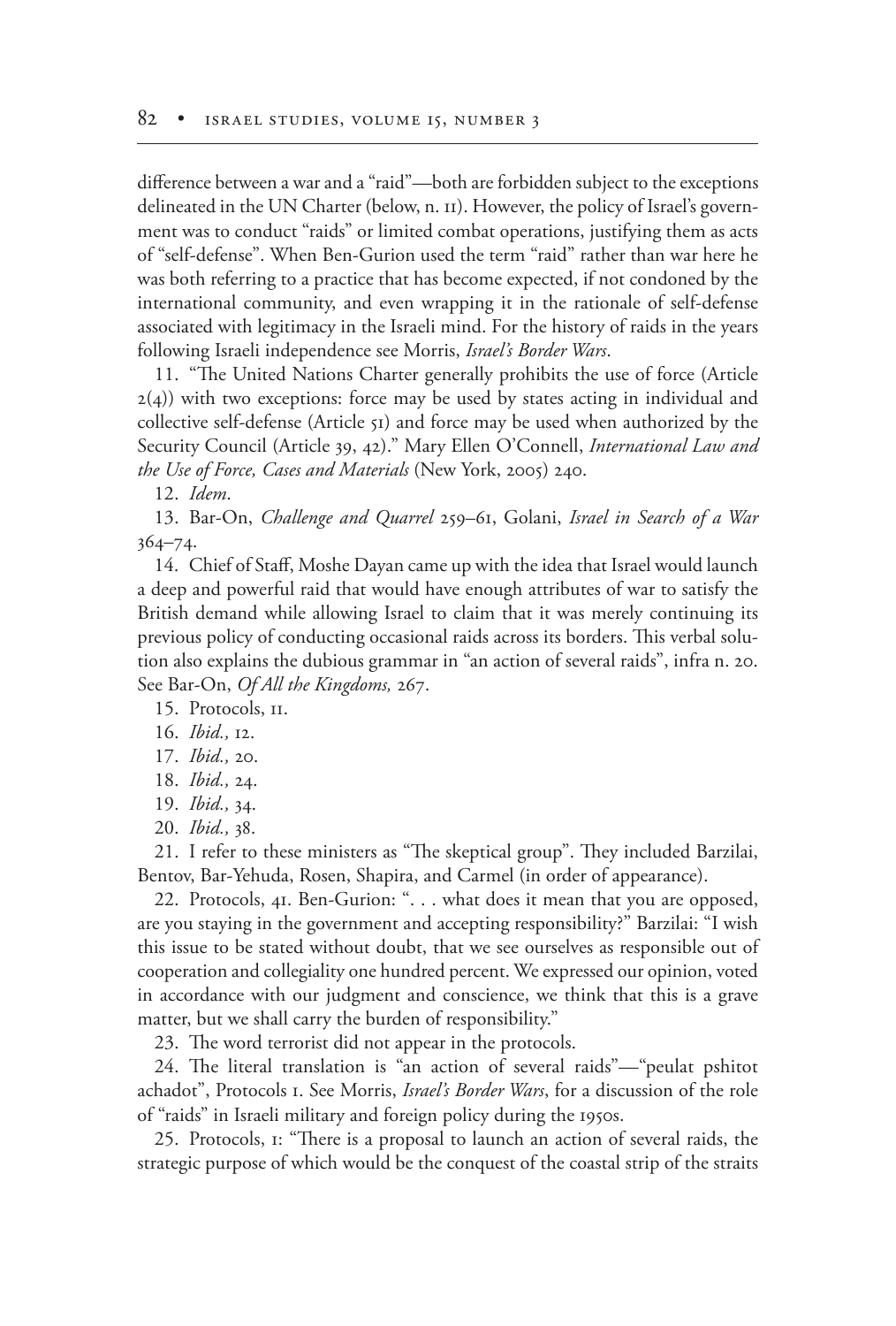of the Sea of Reeds, seizing the forts on along the coast, I shall tell you which are the forts—"

26. Protocols, 3.

27. *Idem.*True to the Zionist narrative of "return" to the land of the forefathers, Ben-Gurion could not resist recounting the historical claim to the islands.

28. In the general literature this "appeal" is known as the "ultimatum", but at Sèvres the decision was to refer to it as "an appeal" out of respect towards Israel, which was placed in the paradoxical situation of being both a partner to the agreement and a recipient of the ultimatum.

29. *Ibid.,* 4.

30. *Ibid.,* 5.

31. *Ibid.,* 6.

32. *Ibid.,* 7 "There was a proposal to make us partners but we refused."

33. *Idem.* Rosen: "Why do you say that we shall not be partners in liquidating Nasser?" Ben-Gurion: "because they will do so by themselves."

34. *Ibid.,* 7.

35. *Ibid.,* 8.

36. *Idem.* Ben-Gurion estimated that "The Soviets were speculating that they will complete their interventions in Eastern Europe before the elections in the U.S."

37. He ended his speech by raising concerns about the possibility that Jordan would attack on Tuesday and that the Jordanian border with Israel was long, and discussed precautionary measures, Protocols, 9.

38. In this rebuttal, Ben-Gurion emphasized several times that he would have preferred to wait another six months. Mordechai Bar-On, who was present at Sèvres, recounts that Ben-Gurion pleaded for one more day "to leave us four days of preparations", but the French rejected his request emphatically; *Challenge and Quarrel* 276.

39. See discussion below.

40. Carmel, Protocols. 22. "We need to act in order to prevent a change in the status quo against us . . . but . . . I would not want the world to get the impression that we initiated this."

41. Barzilai, Protocols, 13, "There are a lot of urgent matters pressing us . . . between us, if this lucky occurrence [the agreement, PL] would not have emerged, would you at this moment suggest a raid on the straits of Eilat?" Ben-Gurion: "No".

42. Protocols, 11.

43. *Ibid.,* 16.

44. *Ibid.,* 19.

45. *Ibid.,* 23. Carmel does not mention France. He studied in France and was a member of the St. Germain delegation, which first explored the possibility of a joint attack on Egypt. Golani, *Israel in Search of a War* 257.

47. *Ibid.,* 34.

<sup>46.</sup> *Ibid.,* 25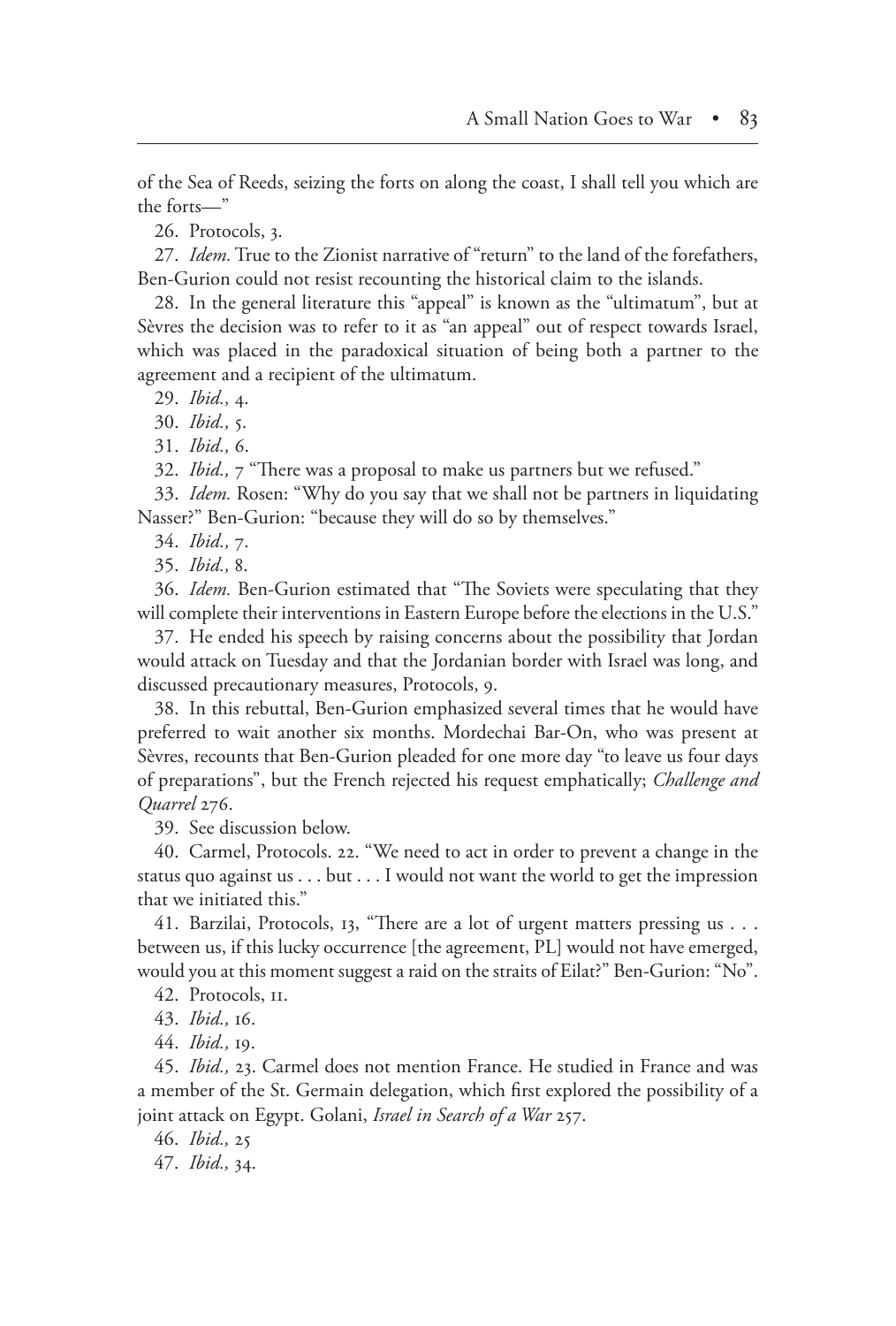- 48. *Ibid.*, 36.
- 49. *Ibid.,* 38.
- 50. *Ibid.,* 39.
- 51. *Idem.*
- 52. Protocols, 27.
- 53. *Idem.*
- 54. *Ibid.,* 29.

55. *Ibid.,* 32: "I am not to blamethat this matter was 'cooked' in thelast minute, do you think that they are in my pocket?"

56. Ben-Gurion repeated this twice (Protocols, 29), implying that the work will be done by others. Evidently by "Jew" he meant Israeli, as it was quite possible that the British and French troops included Jews. See also below—the fate of Egyptian Jews was not mentioned.

57. Protocols, 29.

58. However, Nasser persisted in refusing to recognize Israel's right (even though he did not interfere with actual navigation after May 1957). His blockade of the straits in 1967 led to the Six Day War. Maoz, *Defending the Holy Land* 80–2.

59. Protocols, 8.

60. *Ibid.,* 21: "The world should know that we see the unified command now as a threat to our . . . life."

61. Bentov thought the Unified Arab Command could not provide adequate grounds for attack, because the Command did not issue any threat to Israel. He offered no details, but it appears he was talking about breaking the blockade of the straits of Aqaba, not the refusal of passage through the Suez Canal, Protocols, 24.

62. A curious exchange between Eshkol and Bentov proved that Eshkol did not study the matter of such a ground for attack before the cabinet meeting: Eshkol: "But even if there were ship—a strange thing might have happened, in the past they already permitted a ship to pass (Bentov: "Not under Israel's flag.")—I think it has happened once. It would have been best if they did something last night." It was not clear what he was referring to, Protocols, 34.

63. Unlike other fellow ministers, the loyalist Eshkol searched for legal justifications to validate the action.

64. Protocols, 12. Barzilai added, "What will the Democrats say during the campaign: you [Eisenhower, PL] bragged that you are putting off a great fire, before the elections, under your nose they are arranging a big conflagration."

65. *Idem.*

66. *Idem.* "When we start an aggressive act, a good opportunity is created for the Soviets to intervene . . . if America does not want and cannot enter into a conflict with Israel, it will make it easier for Russia to intervene here."

67. *Ibid.,* 14.

68. Bentov did not speak in full sentences but in fragmented remarks. His literal words were: "I fear that matters will look differently after the elections in America. They will reach an agreement with Egypt. I do not know what problems might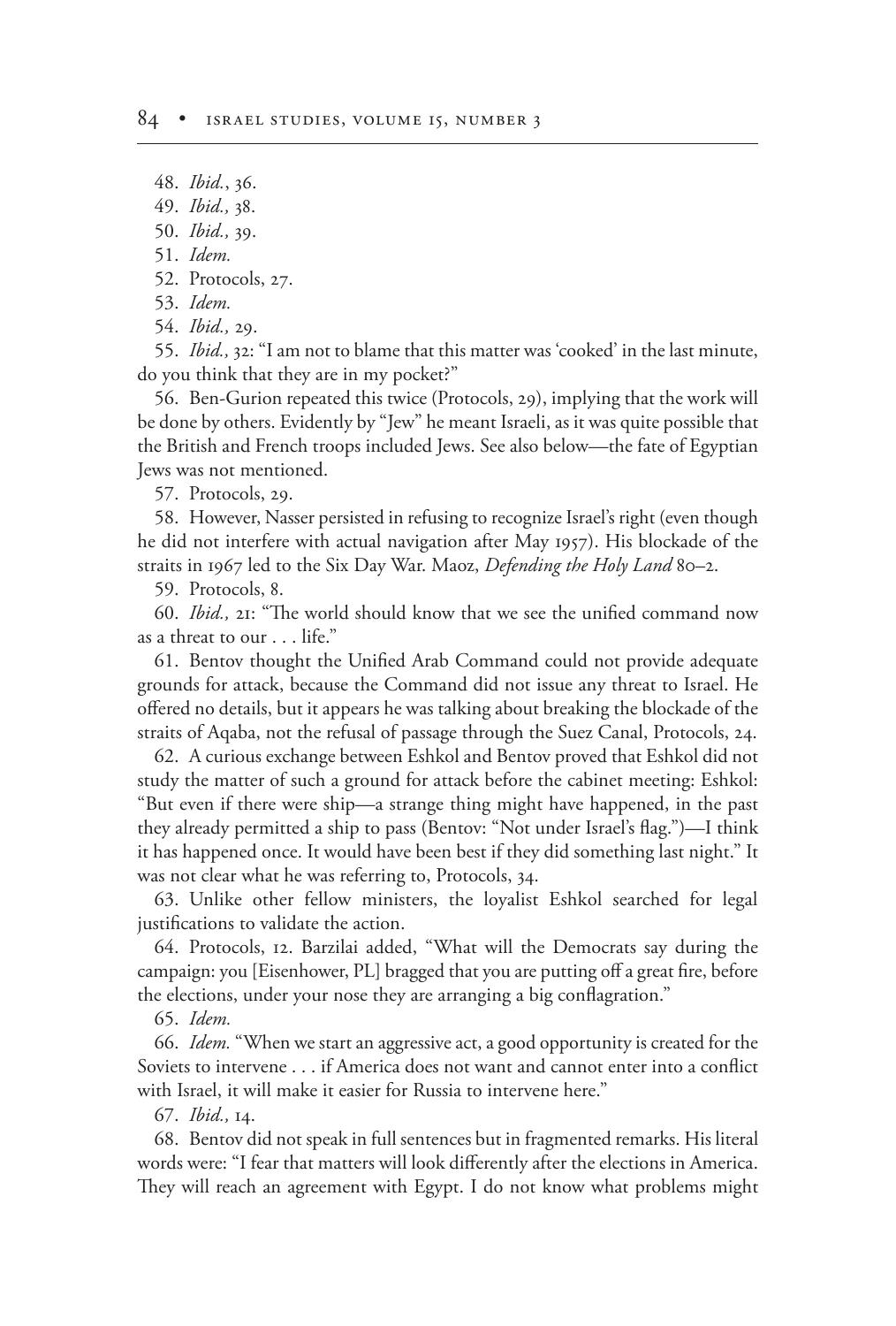arise, India, or oil or something else. Shall we not confront a situation that these superpowers together with others will demand our withdrawal? I am talking about a real danger." Protocols, 26.

69. Protocols, 32.

70. Golda Meir, born in Russia but raised in the US, prized America and was a great believer in Israel's need to cultivate good relations with the Western superpower. At the St. Germain meeting, which preceded the Sèvres conference, she emphasized the importance of not working behind the Americans' back. Her silence in this matter reflects her loyalty to Ben-Gurion. She decided to take the risk, subordinating her better judgment to his.

71. Protocols, 37–8. Meir also mentioned the USSR, emphasizing its double standards. "It may, indeed, come to Egypt's help, but it would not assist Israel if Egypt were the aggressor." Protocols, 35.

72. Protocols, 13.

73. Stung, Ben-Gurion interrupted Barzilai: "Wait a minute. You may know that I offered conquest of the straits and my offer was rejected, this could have also led to war." Barzilai: "Allow me to say this and you know it: in any event this would have been a dangerous raid and I think it is good we did not do it." Ben-Gurion: "This is subject to different views," Protocols, 13. The previous year, a proposal by Ben-Gurion to conquer the straits was rejected by the cabinet, Golani, *Israel in Search of a War* 98–100.

74. Barzilai may have been alluding to the 1948 war where approximately 6,000 men and women died in battle, one percent of Israel's youth had lost their lives. Retrieved from http://www.mfa.gov.il/MFA/History/Modern+History/ Israel+wars/Israels+War+of+Independence+-+1947+-+1949.htm [last visited on 15.2.2010]. Compare to the bloodiest war fought by the U.S.A., the civil war, where 2% of the population at the time died in battle.

75. Protocols, 14.

76. *Ibid.,* 13.

77. *Ibid.,* 15. There is a Hebrew play on words here that is hard to capture in translation. Barzilai's term was "shalom ra-oo-a," A shaky peace. Bar-Yehuda shortened the terms "shaky"—"ra-oo-a"—to "bad" "ra", thus referring to a condition of "shalom ra" bad peace.

78. *Idem.*

79. *Ibid.,* 16. Bar-Yehuda also added that he agreed with many of Barzilai's arguments and found them compelling.

80. *Ibid.,* 24.

81. *Ibid.,* 31.

82. It was not clear whether Ben-Gurion had in mind the categories of shaky vs. bad peace in this context, Protocols, 32.

83. *Ibid.,* 34. "In recent weeks there is always a feeling that we are surrounded, this is a basis for a bad peace . . . if Egypt will occupy Jordan the world will see . . . what our life amounts to."